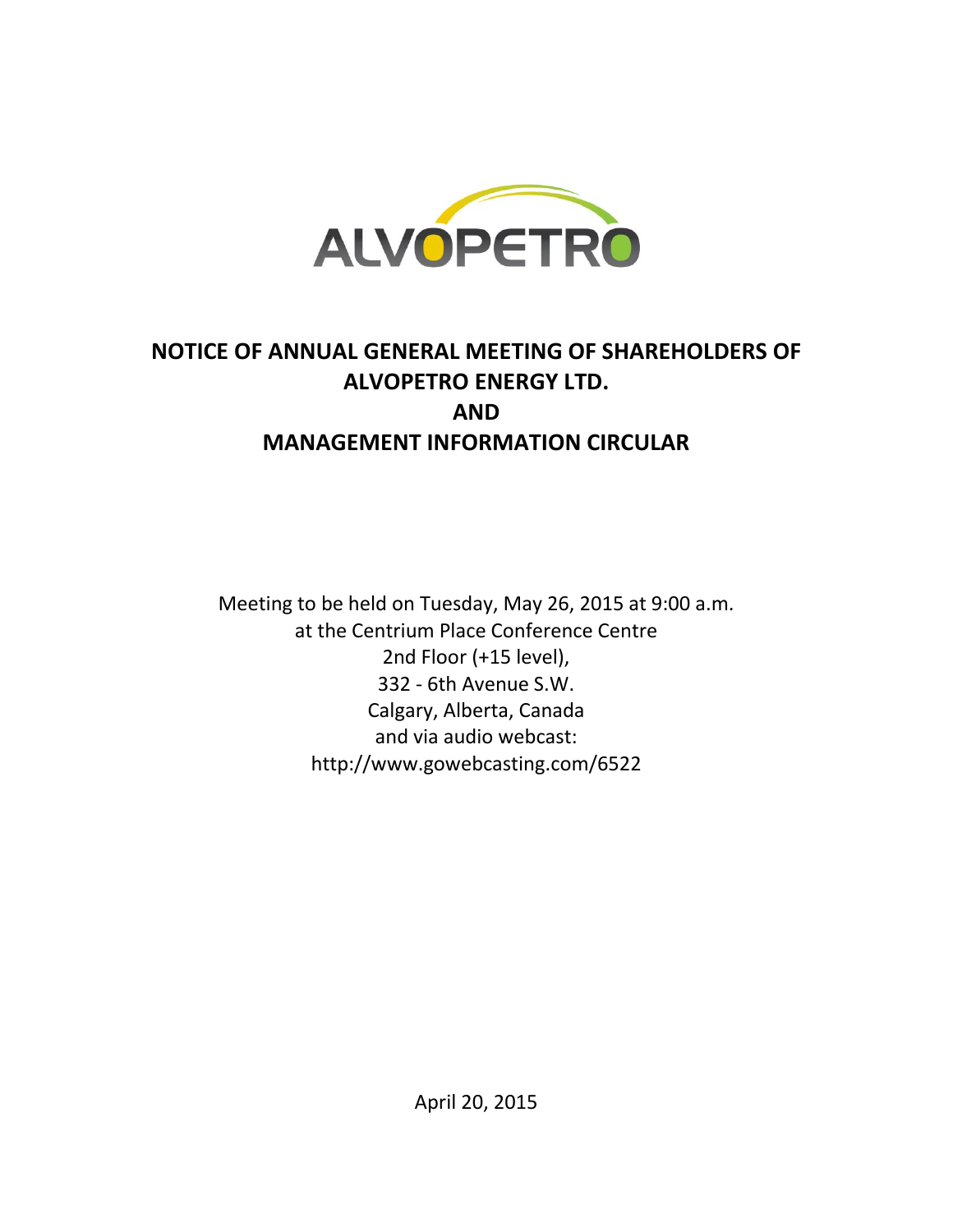# **TABLE OF CONTENTS**

| Estimated Payment Made to Named Executive Officers upon Termination of Employment Agreements  15                        |  |
|-------------------------------------------------------------------------------------------------------------------------|--|
|                                                                                                                         |  |
|                                                                                                                         |  |
|                                                                                                                         |  |
|                                                                                                                         |  |
|                                                                                                                         |  |
|                                                                                                                         |  |
|                                                                                                                         |  |
|                                                                                                                         |  |
|                                                                                                                         |  |
|                                                                                                                         |  |
|                                                                                                                         |  |
|                                                                                                                         |  |
|                                                                                                                         |  |
|                                                                                                                         |  |
|                                                                                                                         |  |
|                                                                                                                         |  |
| $\mathbf{H}^{\text{max}}$ and $\mathbf{H}^{\text{max}}$ and $\mathbf{H}^{\text{max}}$<br>2015 Management Proxy Circular |  |



2015 Management Proxy Circular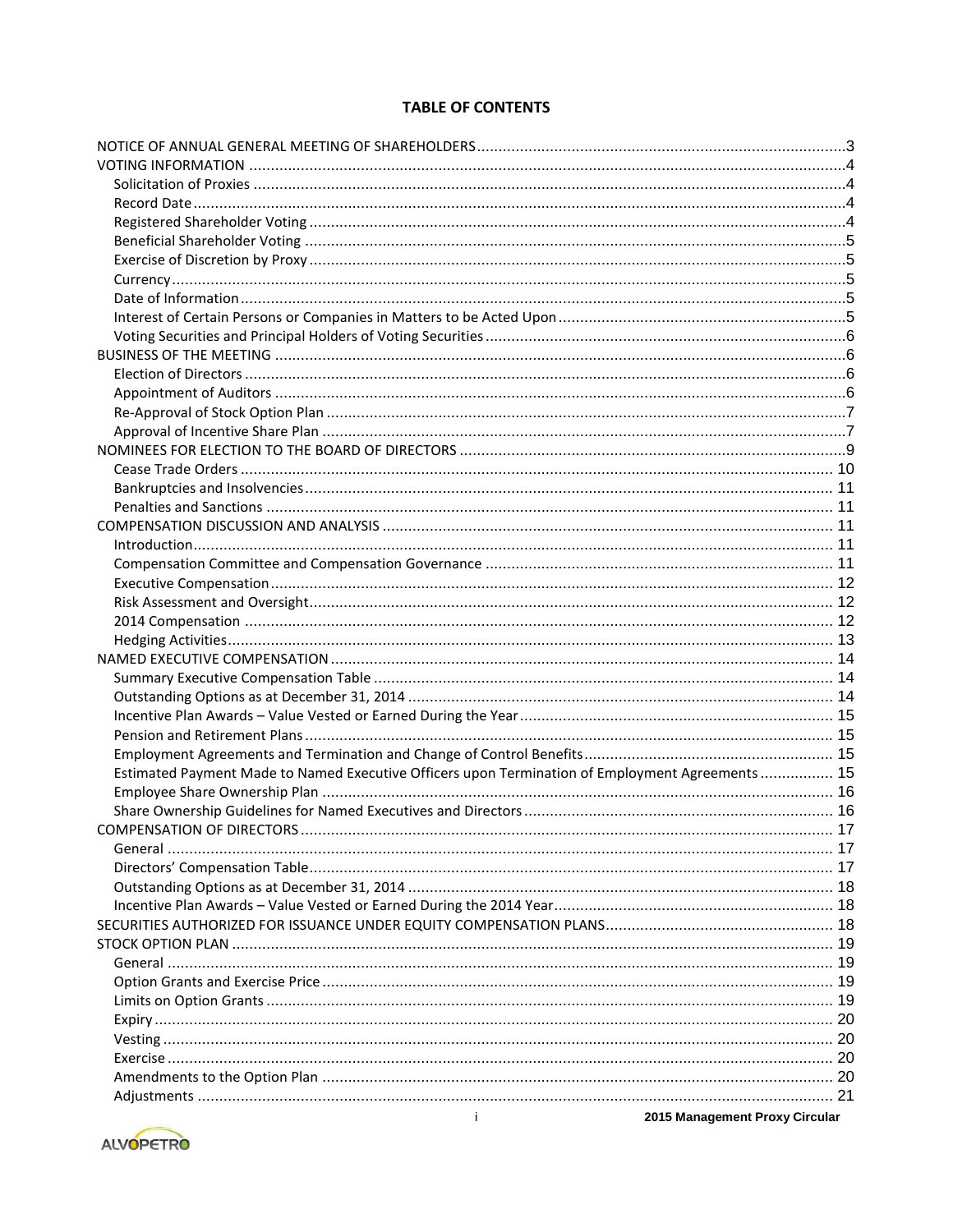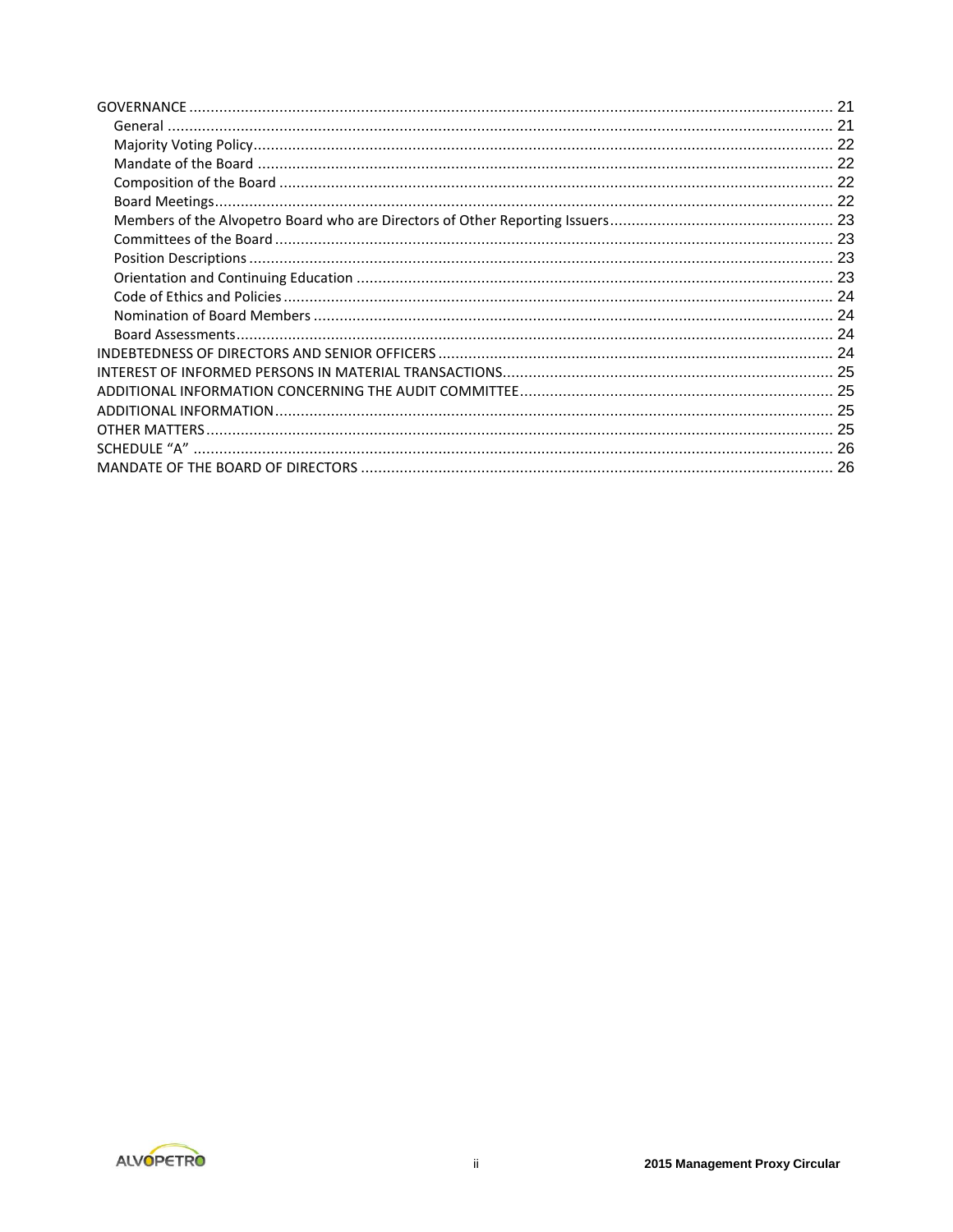# **NOTICE OF ANNUAL GENERAL MEETING OF SHAREHOLDERS**

An annual general meeting ("Meeting") of the holders ("Shareholders") of common shares ("Shares") of Alvopetro Energy Ltd. ("Alvopetro" or the "Corporation") will be held on Tuesday, May 26, 2015 at 9:00 a.m. (Calgary time) via audio webcast at: <http://www.gowebcasting.com/6522> and in person at the Centrium Place Conference Centre, 2nd Floor (+15 level), 332 - 6th Avenue S.W., Calgary, Alberta:

- (1) receive and consider the Corporation's financial statements for the year ended December 31, 2014, together with the report of the auditors thereon;
- (2) elect the directors of the Corporation for the ensuing year;
- (3) appoint the auditors of the Corporation and authorize the directors to fix their remuneration;
- (4) re-approve the stock option plan of the Corporation;
- (5) approve the incentive share plan of the Corporation; and
- (6) transact such other business as may properly be brought before the Meeting or any adjournment thereof.

The specific details of the matters proposed to be put before the Meeting are set forth in the Information Circular accompanying this notice.

If you are unable to attend the Meeting in person, we request that you date and sign the enclosed form of proxy and mail it to or deposit it with TMX Equity Transfer Services, 200 University Avenue, Suite 300, Toronto, Ontario, M5H 4H1. In order to be valid and acted upon at the Meeting, proxies must be returned to the aforesaid address not less than forty-eight (48) hours (excluding Saturdays, Sundays and holidays) before the time for holding the Meeting or any adjournment thereof.

Only Shareholders of record at the close of business on April 21, 2015 (the "Record Date") will be entitled to vote at the Meeting, unless that Shareholder has transferred any Shares subsequent to the Record Date and the transferee Shareholder, not later than ten (10) days before the Meeting, establishes ownership of the Shares and demands that the transferee's name be included on the list of Shareholders entitled to vote at the Meeting.

Dated at Calgary, Alberta as of April 20, 2015.

By order of the Board of Directors

Ciriq *llar*f

Signed: "*Corey C. Ruttan*", President and Chief Executive Officer and Director

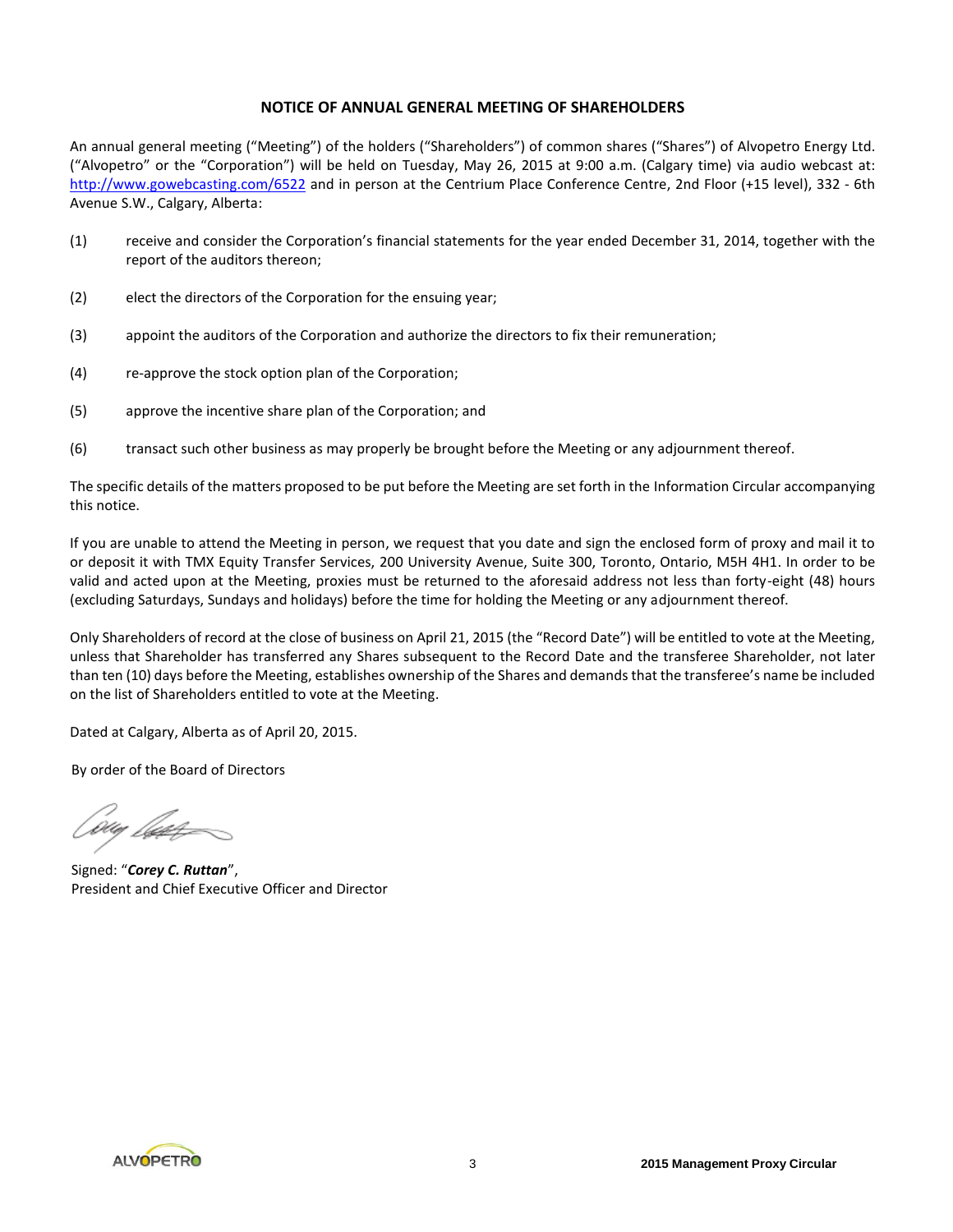# **VOTING INFORMATION**

# **Solicitation of Proxies**

This Management Information Circular ("Information Circular") is furnished in connection with the solicitation of proxies by and on behalf of management of Alvopetro Energy Ltd. ("Alvopetro" or the "Corporation") for use at the annual general meeting ("Meeting") of the holders ("Shareholders") of common shares ("Shares") of the Corporation to be held on Tuesday, May 26, 2015 at 9:00 a.m. (Calgary time) at the Centrium Place Conference Centre, 2nd Floor (+15 level), 332 - 6th Avenue S.W., Calgary, Alberta, and at any adjournment thereof.

References herein to "we", "our", "Alvopetro", the "Company" or the "Corporation" refer to Alvopetro Energy Ltd.

This solicitation is made on behalf of our management. We will bear the mailing costs incurred in connection with such solicitation. In addition to mailing forms of proxy, proxies may be solicited by personal interviews, or by other means of communication, by our directors, officers and employees who will not be remunerated therefor.

# **Record Date**

Only registered Shareholders of record at the close of business on April 21, 2015 (the "Record Date") will be entitled to vote at the Meeting, unless that Shareholder has transferred any Shares subsequent to that date and the transferee Shareholder, not later than ten (10) days before the Meeting, establishes ownership of the Shares and demands that the transferee's name be included on the list of Shareholders entitled to vote at the Meeting.

# **Registered Shareholder Voting**

You are a "Registered Shareholder" if your Shares are held and registered in your name and you have a share certificate or your shares are held in electronic registered form in your name through our transfer agent. A description of the ways that a Registered Shareholder can vote at the Meeting is provided below.

#### *Voting Options for Registered Shareholders*

- In person at the meeting (see below);
- By proxy instruction (see below and enclosed proxy); or
- By internet (see enclosed proxy).

#### *Voting in Person*

Registered Shareholders may attend the Meeting and vote their Shares in person. If you plan to attend the Meeting and wish to vote your Shares in person, do not complete or return the enclosed proxy. Your vote will be taken and counted at the Meeting. Please register with our transfer agent, Equity, when you arrive at the Meeting.

#### *Voting by Proxy*

Whether or not you attend the Meeting, you can appoint someone else to attend and vote as your proxyholder. You can use the enclosed proxy or any other proper form of proxy to do this.

**The persons named in the enclosed form of proxy are officers of the Corporation. As a Registered Shareholder you have the right to appoint another person, who need not be a Shareholder, to represent you at the Meeting. To exercise this right you should insert the name of the desired representative in the blank space provided on the form of proxy and strike out the other names or submit another appropriate proxy.**

Forms of proxy must be addressed to and reach TMX Equity Transfer Services, 200 University Avenue, Suite 300, Toronto, Ontario, M5H 4H1, not later than 9:00 a.m. (Calgary time) on Friday May 22, 2015 or, if applicable, forty-eight (48) hours before any adjournment of the Meeting (excluding Saturdays, Sundays, and holidays). An instrument appointing a proxy must be in

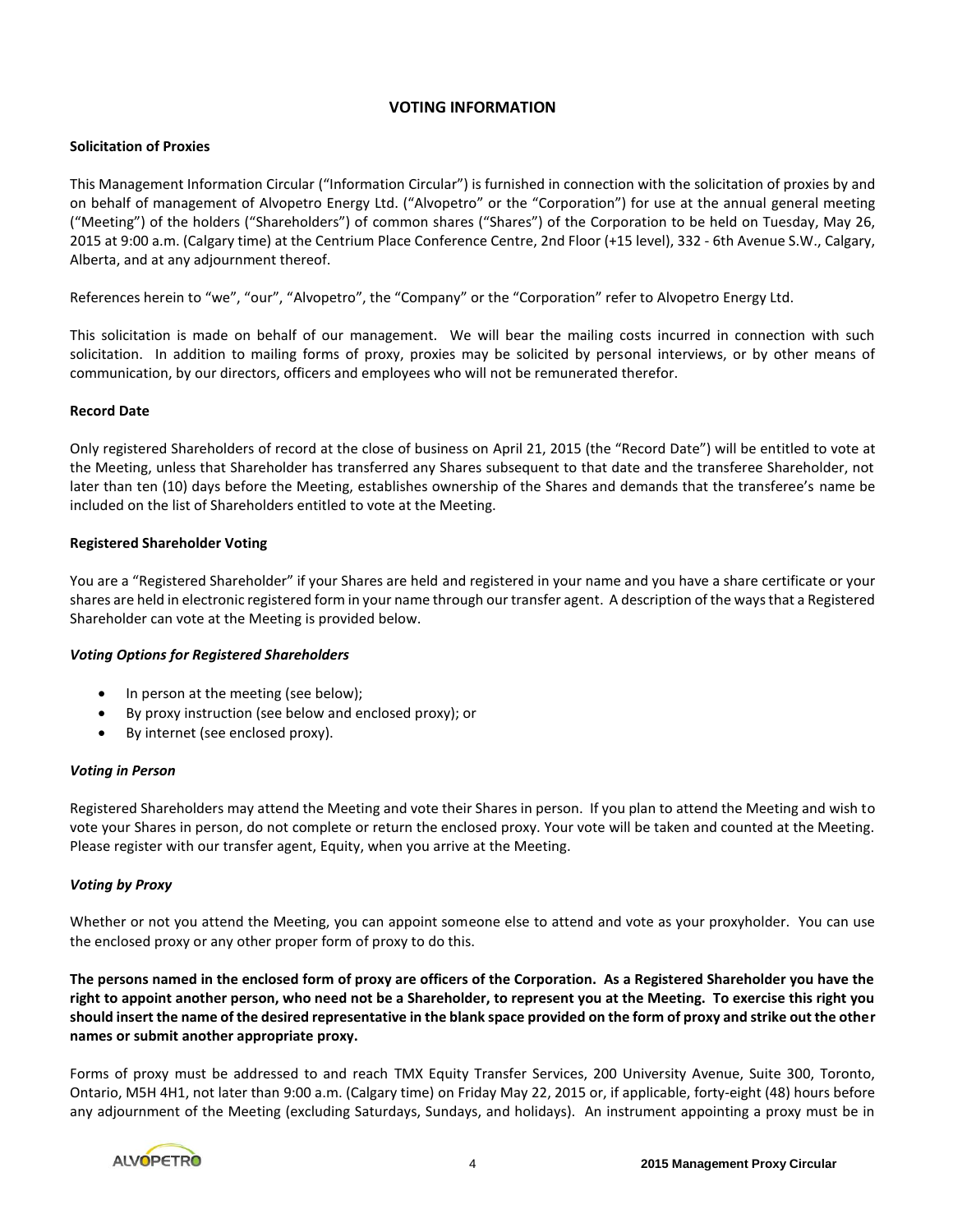writing and must be executed by you or your attorney authorized in writing or, if you are a corporation, under your corporate seal or by a duly authorized officer or attorney of the corporation.

You may revoke your proxy at any time prior to the Meeting. If you or the person you give your proxy to personally attends the Meeting, you or such person may revoke the proxy and vote in person. In addition to revocation in any other manner permitted by law, a proxy may be revoked by an instrument in writing executed by you or your attorney authorized in writing or, if you are a corporation, under your corporate seal or by a duly authorized officer or attorney of the corporation. To be effective the instrument in writing must be deposited either at our head office at any time up to and including the last business day before the day of the Meeting, or any adjournment thereof, at which the proxy is to be used, or with the chairman of the Meeting on the day of the Meeting, or any adjournment thereof.

# **Beneficial Shareholder Voting**

You are a "Beneficial Shareholder" if your Shares are held in the name of a nominee, that is, your Shares are represented by an account statement by your bank, trust company, securities broker, trustee or other nominee, while the original certificate is lodged with CDS & Co., the nominee of CDS Clearing and Depository Services Inc.

Only proxies deposited by Shareholders whose names appear on our records as the registered holders of Shares can be recognized and acted upon at the Meeting. If you are a Beneficial Shareholder, Shares held by your broker or other nominee must be voted by them and can only be voted upon your instructions. Without specific instructions, your broker or nominee is prohibited from voting your Shares.

Applicable regulatory policy requires brokers and other nominees to seek voting instructions from beneficial owners in advance of shareholders' meetings. If you are a Beneficial Shareholder, your broker or other nominee will have included a voting instruction form with this Information Circular or other instructions or procedures detailing how to ensure your Shares are voted at the Meeting ("Voting Instruction Form"). A Beneficial Shareholder receiving a Voting Instruction Form cannot use it to vote Shares directly at the Meeting and instead must return it to the broker or nominee well in advance of the Meeting in order to have the Shares voted. **All Voting Instruction Forms are not the same and you should carefully follow the instructions in the Voting Instruction Form and comply with the deadlines set out in it if you want your Shares voted at the Meeting.** 

#### **Exercise of Discretion by Proxy**

The Shares represented by proxy in favour of management nominees will be voted on any matter voted on at the Meeting. Where you specify a choice with respect to any matter to be acted upon, the Shares will be voted on any matter in accordance with the specification so made. If you do not provide instructions your Shares will be voted in favour of the matters to be acted upon as set out herein. The persons appointed under the form of proxy which we have furnished are conferred with discretionary authority with respect to amendments or variations of those matters specified in the form of proxy and notice of Meeting and with respect to any other matters which may properly be brought before the Meeting or any adjournment thereof. At the time of printing this Information Circular, we know of no such amendment, variation or other matter.

#### **Currency**

Except as otherwise indicated, all dollar amounts in this Information Circular are expressed in Canadian dollars and references to "\$" are to Canadian dollars.

#### **Date of Information**

Unless otherwise indicated, all information set forth in this Information Circular is given as at April 20, 2015.

#### **Interest of Certain Persons or Companies in Matters to be Acted Upon**

Our management is not aware of any material interest, direct or indirect, of any director, any proposed nominee for election as director, executive officer or anyone who has held office as such since the beginning of our last financial year, or of any associate or affiliate of any of the foregoing in any matter to be acted on at the Meeting, except as is disclosed herein.

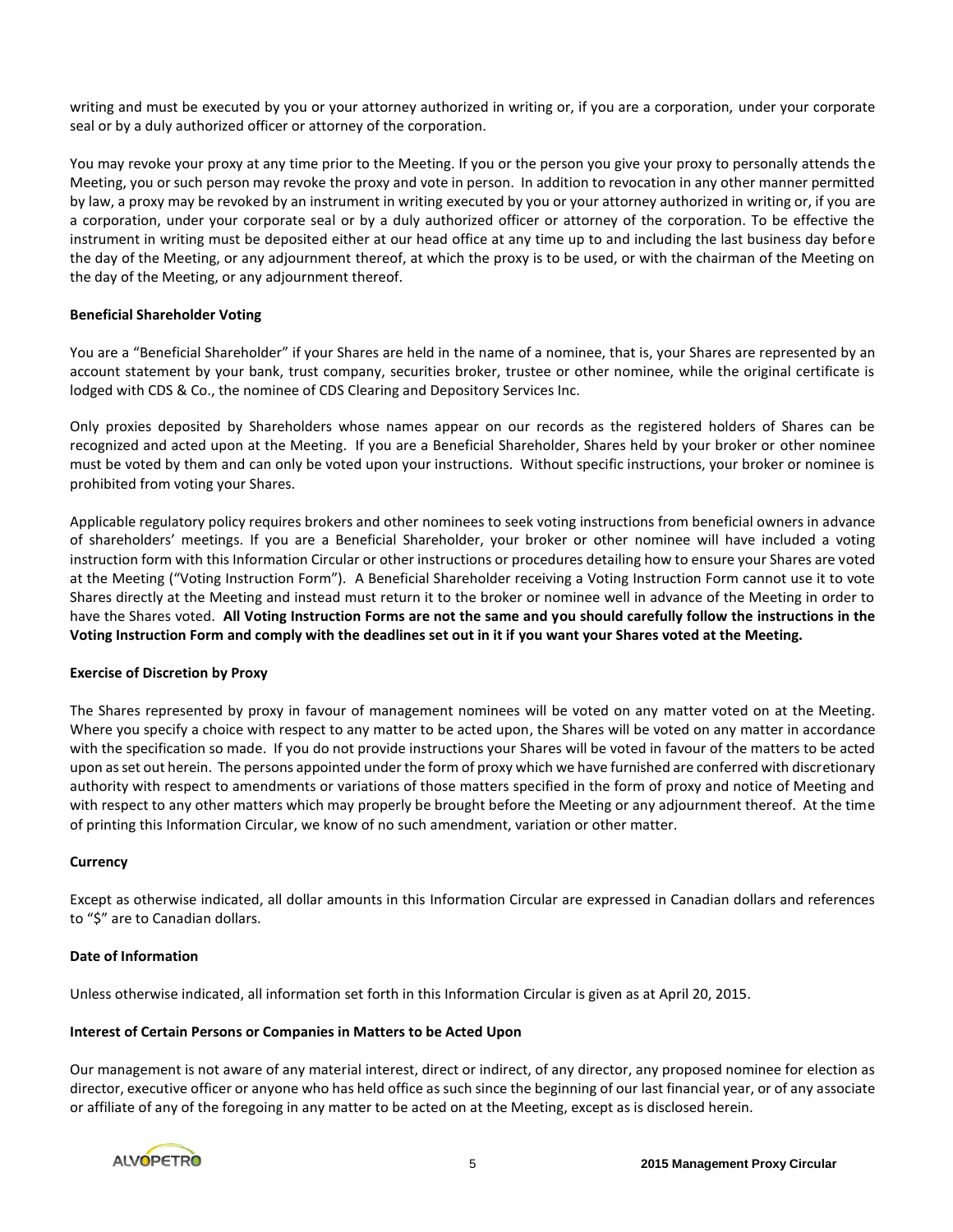# **Voting Securities and Principal Holders of Voting Securities**

The Company is authorized to issue an unlimited number of Shares without nominal or par value and an unlimited number of preferred shares issuable in series. As at April 20, 2015, there were 85,166,871 Shares and no preferred Shares issued and outstanding. Holders of Shares are entitled to one vote for each Share held. To the best of our knowledge, as of the date hereof, no person or company beneficially owns, directly or indirectly, or controls or directs, more than 10% of the Shares, other than Rambutan Trading Limited. As of the date hereof, to the best of our knowledge, Rambutan Trading Limited holds 9,834,000 Shares of Alvopetro, representing 11.55% of the Shares outstanding.

# **BUSINESS OF THE MEETING**

# **Election of Directors**

The Articles of the Company require the Company have not less than one (1) and not more than fifteen (15) directors, with the actual number of directors holding office from time to time to be determined by the board of directors of the Company (the "Board"). The Board has resolved that the number of directors be set at six (6). Accordingly, it is proposed that six directors be elected at the Meeting to serve until the next annual meeting or until their successors are duly elected or appointed.

The persons named below are nominees of management for election as directors of the Company. Additional information with respect to each of the six (6) proposed nominees for election as director can be found under the heading "*Nominees for Election to the Board of Directors*", which sets forth each proposed director's place of residence; position held; present principal occupation; and prior occupations within the last five (5) years.

Management does not contemplate that any of the nominees will be unable to serve as a director. However, if that does occur for any reason prior to the Meeting, the persons designated in the enclosed form of proxy reserve the right to vote for other nominees in their discretion.

Voting for the election of directors will be conducted on an individual, and not slate, basis. Our Board has also adopted a majority voting policy, which provides that, unless there is a contested election, a director who receives more "withhold" votes than "for" votes must tender his or her resignation as a director promptly after the meeting. The nominating committee of the Board will then consider such resignation and make a recommendation to the Board whether or not it should be accepted. The decision of the Board will be made within 90 days of the Meeting and announced in a press release. The director who tendered such resignation will not be part of any deliberations of the Board or any committee thereof pertaining to the resignation. For more information see "*Governance - Majority Voting Policy*".

**Unless otherwise directed, the persons designated in the enclosed proxy form intend to vote FOR the election of the following nominees for director at the Meeting.**

> Corey C. Ruttan Firoz Talakshi Geir Ytreland John D. Wright Kenneth R. McKinnon Roderick L. Fraser

#### **Appointment of Auditors**

Management is soliciting proxies, in the accompanying form of proxy, in favour of the appointment of the firm of Deloitte LLP, Chartered Accountants, as our auditors, to hold office until the next annual meeting of the shareholders and to authorize the directors to fix their remuneration for the ensuing year. Deloitte LLP was first appointed by Alvopetro Energy Ltd. on September 25, 2013.

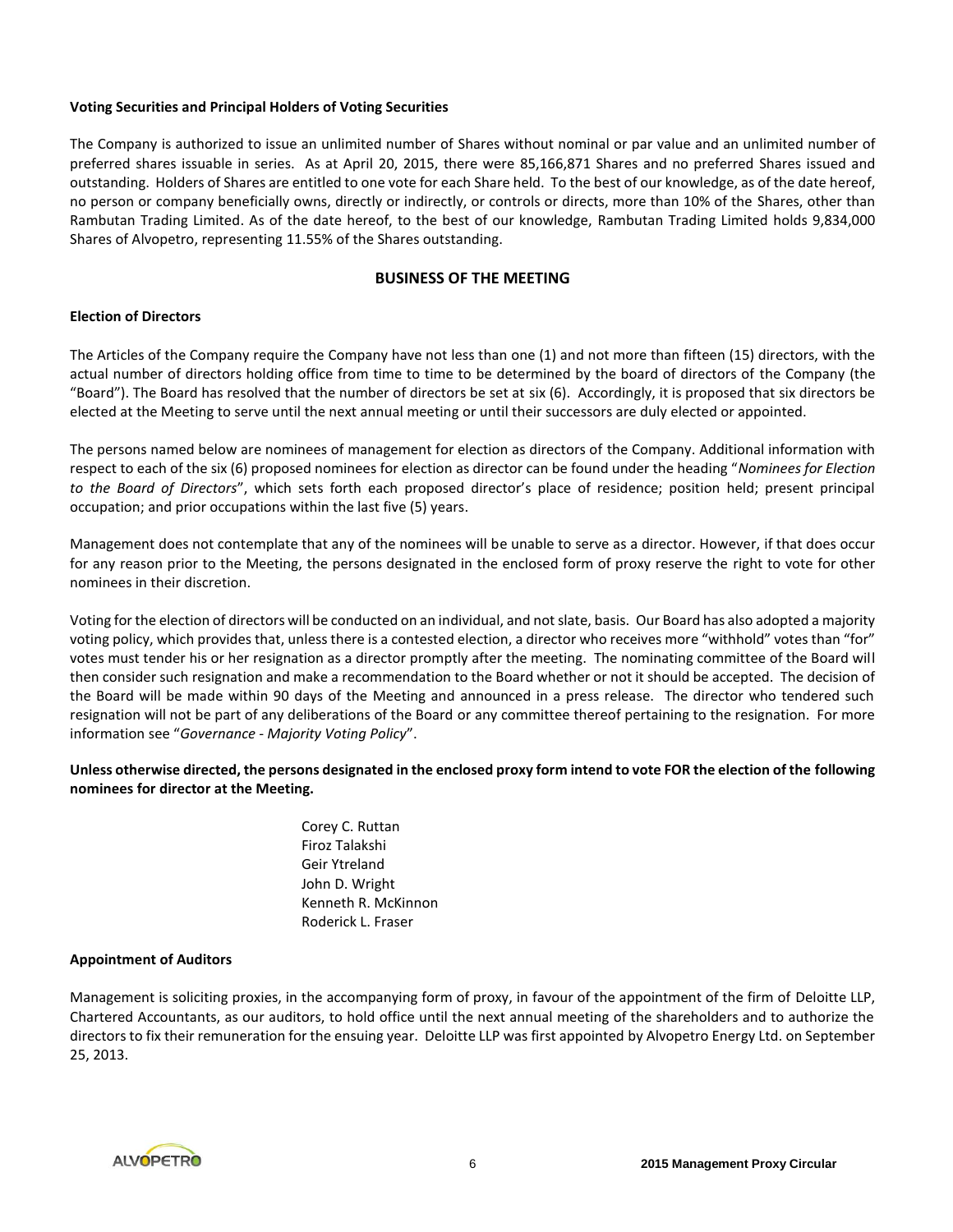The audit fees paid to Deloitte LLP for the year ended December 31, 2014, are set forth on page 35 of our Annual Information Form dated April 20, 2015 for the year ended December 31, 2014, which can be found on our website at www.alvopetro.com or on SEDAR at www.sedar.com.

# **Unless otherwise directed, the persons designated in the enclosed form of proxy intend to vote at the Meeting FOR the reappointment of Deloitte LLP as the Company's auditors and authorizing the Board to fix the auditors' remuneration.**

# **Re-Approval of Stock Option Plan**

The policies of the TSX Venture Exchange (the "TSXV") require all stock option grants to be made pursuant to a stock option plan approved by the Shareholders. At the present time, Alvopetro has a "rolling" stock option plan (the "Option Plan") pursuant to which directors, officers, employees and consultants of the Corporation may be awarded options to purchase Shares (the "Options"). Pursuant to the policies of the TSXV, such "rolling" plans must receive shareholder approval annually. Accordingly, Shareholders are being asked to approve the current Option Plan in accordance with Policy 4.4 of the TSXV. The terms of the Option Plan are more fully described in this Circular under the heading "*Option Plan*".

The text of the ordinary resolution to be considered at the Meeting re-approving the Option Plan is set forth below:

**BE IT RESOLVED** as an ordinary resolution of the shareholders of the Corporation as follows:

- 1. the Corporation's Stock Option Plan (the "Option Plan") is hereby approved, confirmed and ratified;
- 2. the Board of Directors from time to time is authorized to grant options in the capital stock of the Corporation pursuant to and in accordance with the Option Plan and the Corporation is authorized to reserve and issue Shares in the capital of the Corporation for issuance upon exercise of stock options granted pursuant to the Option Plan; and
- 3. any director or officer of the Corporation be and is hereby authorized to do such things and to sign, execute and deliver all documents that such director or officer may, in their discretion, determine to be necessary in order to give full effect to the intent and purpose of this resolution.

In order for the foregoing resolution to be passed, it must be approved by a majority of the votes cast by Shareholders who vote in person or by proxy at the Meeting. **It is the intention of the management designees, if named as proxy, to vote in favour of the resolution re-approving the Option Plan.**

# **Approval of Incentive Share Plan**

The purpose of the Incentive Share Plan is to provide directors, officers and employees of, and consultants to, Alvopetro with incentive compensation in the form of Shares of Alvopetro issuable after defined vesting periods. This will provide an increased incentive for the participants to contribute to the future success of Alvopetro, enhancing the value of the Shares for the benefit of all shareholders and increasing the ability of Alvopetro to attract and retain individuals of exceptional skill.

# *Limitations under the Incentive Share Plan*

The Incentive Share Plan provides that the maximum number of shares reserved for issuance under the Incentive Share Plan shall not exceed 1,700,000 Shares, representing 1.99% of the Shares currently issued and outstanding. In addition, the maximum number of Shares reserved for issuance pursuant to both Incentives issuable under the Incentive Share Plan and options issued under the Option Plan at any time shall not exceed 10% of the issued and outstanding Shares of Alvopetro at such time. Incentives under the Incentive Share Plan consist of Restricted Share Units (RSU's), Deferred Share Units (DSU's), and Performance Share Units (PSU's), all as more particularly described herein.

In addition, i) the aggregate number of Shares reserved for issuance pursuant to Incentives granted to any one person, when combined with any other share compensation arrangement, may not exceed 5% of the outstanding Shares (on a non-diluted basis); ii) the aggregate number of Shares reserved for issuance pursuant to Incentives granted to Insiders, when combined with

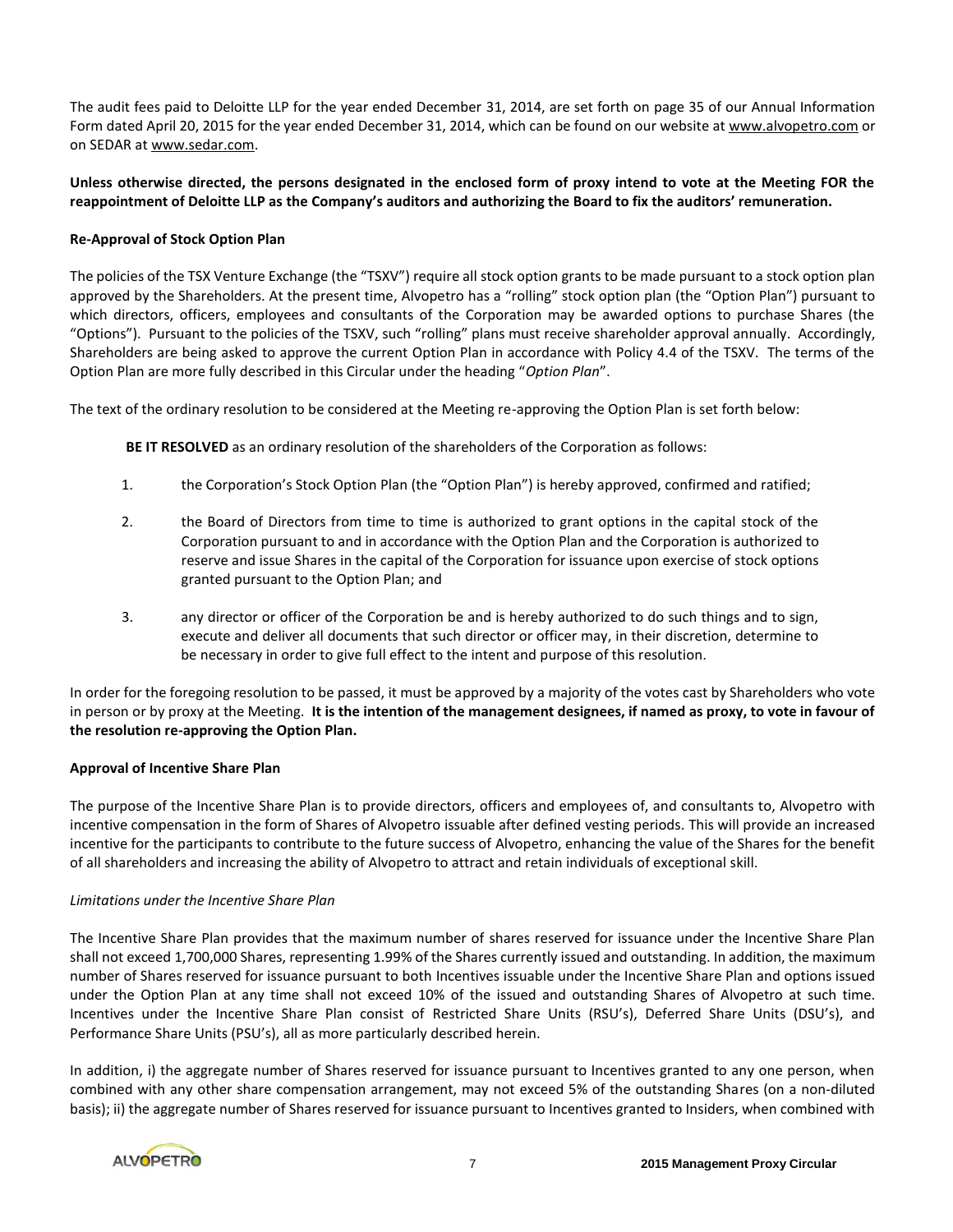any other share compensation arrangement, may not exceed 10% of the outstanding Shares (on a non-diluted basis); iii) the aggregate number of Shares issued within any one year period to Insiders pursuant to Incentives, when combined with any other share compensation arrangement, may not exceed 10% of the outstanding Shares (on a non-diluted basis); iv) the number of Incentives issuable under the Plan within any one year period to any one individual may not exceed 1% of the outstanding Shares (on a non-diluted basis); and v) the number of Incentives issuable under the Plan within any one year period to Insiders, may not exceed 2% of the outstanding Shares (on a non-diluted basis).

# *Description of RSUs, PSUs and DSUs issuable under the Incentive Share Plan*

RSU's are expected to typically vest as to one third on each of the first, second and third anniversaries of the date of grant. Upon vesting and exercise, each RSU can be redeemed by the holder, without the payment of any additional consideration, in exchange for: (i) one Share; or ii) at the sole election of the Corporation, a cash payment equal to the five (5) day volume weighted average trading price of the Shares on the TSXV prior to the date of exercise.

PSU's are expected to typically cliff vest after three years with a payout percentage means a percentage between 0% and 250% calculated at the time of the vesting of a PSU based on performance criteria established by the Board in its discretion at the time of the grant. Upon vesting and exercise, each PSU can be redeemed by the holder, without the payment of any additional consideration, in exchange for: (i) a number of Shares equal to each Share multiplied by the payout percentage; or ii) at the sole election of the Corporation, a cash payment equal to the five (5) day volume weighted average trading price of the Shares, multiplied by the applicable payout percentage, on the TSXV prior to the date of exercise.

DSU's are the only type of incentive issuable under the Incentive Share Plan that may be issued to non-employee directors of Alvopetro. DSUs granted are expected typically vest on the third anniversary of the grant date or on the date that the nonemployee director ceases to be a director of Alvopetro for any reason, including change of control, resignation, retirement, death or failure to obtain re-election as a director under the Incentive Share Plan. Upon vesting and exercise, each DSU can be redeemed by the holder, without the payment of any additional consideration, in exchange for: (i) one Share; or ii) at the sole election of the Corporation, a cash payment equal to the five (5) day volume weighted average trading price of the Shares on the TSXV prior to the date of exercise.

# *Cash Settlement*

Alvopetro has the discretion to satisfy its obligation to issue a Share upon the vesting and redemption of Incentives by paying the cash value of such Share based on the five day volume weighted average trading price of the Shares on the TSXV prior to date of exercise. To the extent that Alvopetro does satisfy its obligation to issue a Share upon the vesting and redemption of a DSU, RSU or PSU by paying cash instead, there will be no reduction in the number of Shares remaining available for issuance pursuant to the Incentive Share Plan.

# *Acceleration of Vesting and Change of Control Provisions*

The Board may, in its sole discretion at any time, accelerate vesting of Incentives previously granted. In the event a change of control of Alvopetro, as defined in the Incentive Share Plan, is contemplated or has occurred, all Incentives which have not otherwise vested in accordance with their terms shall vest upon the occurrence of the change of control or such earlier or later time as is determined by the Board.

#### *Termination and Assignment*

In the event of the resignation, retirement or death of a Participant, or the termination of the employment of a Participant, whether with or without cause or reasonable notice, all unvested RSUs and PSUs held by the Participant shall immediately cease and terminate and thereafter shall be of no further force or effect whatsoever. Incentives granted to Participants are nonassignable.

The approval of the Incentive Share Plan must be approved by a simple majority of the votes cast by Shareholders voting in person or by proxy at the Meeting. At the Meeting, Shareholders will be asked to consider and, if deemed advisable, to approve the following ordinary resolution to approve the adoption of the Incentive Share Plan. **It is the intention of the management** 

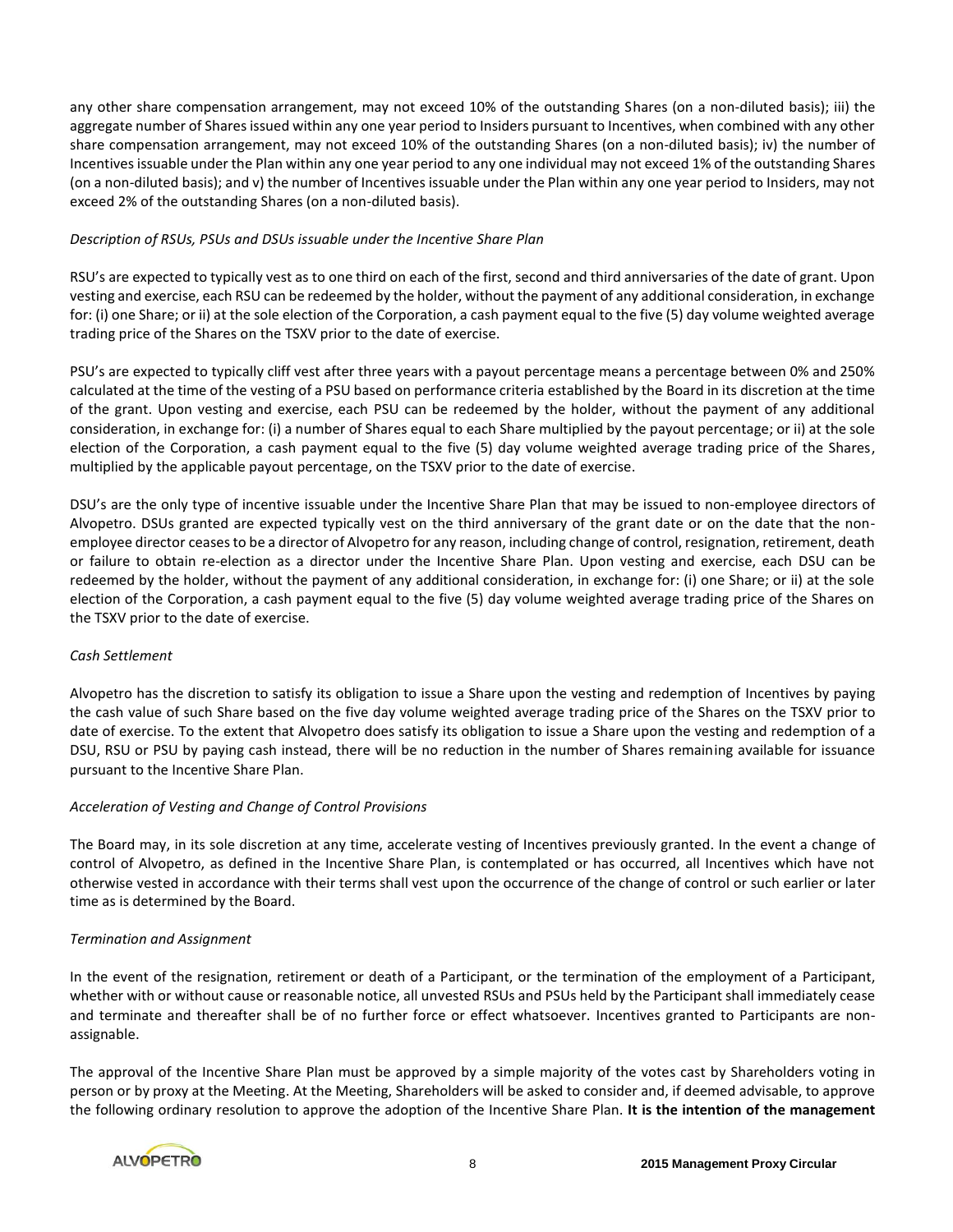# **designees, if named as proxy, to vote in favour of the resolution for the approval of the Incentive Share Plan.**

**BE IT RESOLVED** as an ordinary resolution of the shareholders of the Corporation as follows:

1. the Incentive Share Plan be and the same is hereby approved and authorized; and

2. the Board of Directors from time to time is authorized to grant Incentives pursuant to and in accordance with the Incentive Share Plan and the Corporation is authorized to reserve and issue Shares in the capital of the Corporation for issuance upon exercise of Incentives granted pursuant to the Incentive Share Plan; and

3. any director or officer of the Corporation be and is hereby authorized to do such things and to sign, execute and deliver all documents that such director or officer may, in their discretion, determine to be necessary in order to give full effect to the intent and purpose of this resolution.

# **NOMINEES FOR ELECTION TO THE BOARD OF DIRECTORS**

The following table sets out the name of each of the persons proposed to be nominated for election as a director; the principal occupations and offices of the Corporation presently held by him and for the previous five (5) years; the period during which he has served as a director of the Corporation; and the number of voting Shares of the Corporation that he has advised are beneficially owned by him, directly or indirectly, or over which control or direction is exercised by him.

| Name of Nominee,                                                             | <b>Number of Shares</b>                    |                       |                                                                                                                                                                                                                                                                                                                                                                                                                                                                                                                                                                                                                                                                                   |
|------------------------------------------------------------------------------|--------------------------------------------|-----------------------|-----------------------------------------------------------------------------------------------------------------------------------------------------------------------------------------------------------------------------------------------------------------------------------------------------------------------------------------------------------------------------------------------------------------------------------------------------------------------------------------------------------------------------------------------------------------------------------------------------------------------------------------------------------------------------------|
| <b>Location of Residence and</b><br><b>Position</b>                          | <b>Beneficially Owned</b><br>or Controlled | <b>Director Since</b> | <b>Present and Principal Occupation For</b><br><b>Previous Five Years</b>                                                                                                                                                                                                                                                                                                                                                                                                                                                                                                                                                                                                         |
| Corey C. Ruttan(2)<br>Alberta, Canada<br>Director                            | 1,361,560                                  | September 25, 2013    | Mr. Ruttan is the President, Chief Executive Officer and Director of<br>Alvopetro and was the President and Chief Executive Officer of<br>Petrominerales Ltd. from May 2010 to November 2013. Mr. Ruttan<br>was the Executive Vice President and Chief Financial Officer of<br>Lightstream Resources Ltd. from July 2009 to May 2010, Senior Vice<br>President Finance and Chief Financial Officer of Touchstone<br>Exploration Inc. (formerly Petrobank Energy and Resources Ltd.) from<br>November 2008 to May 2010 and Vice President Finance and Chief<br>Financial Officer of Petrominerales Ltd. from May 2006 to May 2010.                                                 |
| Firoz Talakshi <sup>(1)</sup><br>Alberta, Canada<br>Director                 | 26,500                                     | November 19, 2013     | Since October 2012, Senior Advisor, KPMG International Corporate<br>Tax, Calgary. From 1977 to September 2012, various positions with<br>KPMG Canada, including Partner.                                                                                                                                                                                                                                                                                                                                                                                                                                                                                                          |
| Geir Ytreland <sup>(2)</sup><br>Alberta, Canada<br>Director                  | 46,004                                     | November 19, 2013     | Currently, an independent geologist based in Italy. From November<br>2012 until May 2014, Principal Advisor at Gaffney, Cline & Associates,<br>United Kingdom. From 2010-2012 he was a senior advisor at NORAD,<br>2007 to 2011, assisted the Government of Afghanistan in establishing<br>petroleum administration. From 2004 to 2006, Project Manager for<br>development of the East Timor petroleum industry.                                                                                                                                                                                                                                                                  |
| John D. Wright <sup>(2)(3)</sup><br>Alberta, Canada<br>Chairman of the Board | 3,372,191                                  | September 25, 2013    | Since May 2011, President, Chief Executive Officer and a Director of<br>Lightstream Resources Ltd. (formerly PetroBakken Energy Ltd.). From<br>October 2009 to May 2011, Chairman of the Board and Chief<br>Executive Officer of Lightstream. From May 2010 to November 2013,<br>Chairman of the Board of Petrominerales Ltd. and from inception to<br>May 2010, President, Chief Executive Officer and a Director of<br>Since May 2014, Chairman of the Board of<br>Petrominerales.<br>Touchstone Exploration Inc. (formerly Petrobank Energy and<br>Resources Ltd.). From March 2000 to May 2014, President, Chief<br>Executive Officer and Chairman of the Board of Petrobank. |
| Kenneth R.<br>McKinnon <sup>(1)(3)</sup><br>Alberta, Canada                  | 214,581                                    | November 19, 2013     | Mr. McKinnon holds the position of Vice President Legal and General<br>Counsel of Critical Mass Inc., a website design company, since March<br>2000.                                                                                                                                                                                                                                                                                                                                                                                                                                                                                                                              |

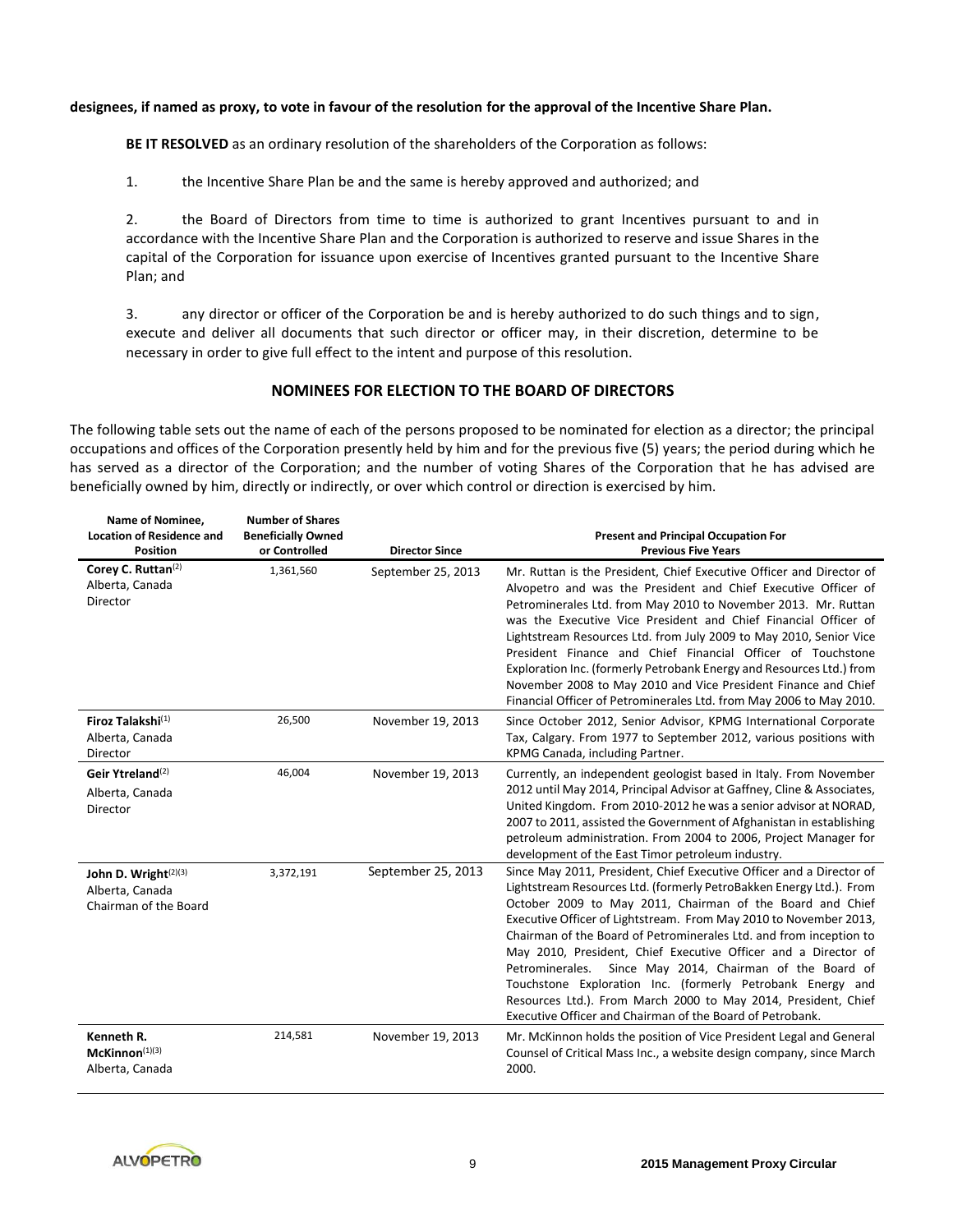| Name of Nominee.<br><b>Location of Residence and</b><br><b>Position</b> | <b>Number of Shares</b><br><b>Beneficially Owned</b><br>or Controlled | <b>Director Since</b> | <b>Present and Principal Occupation For</b><br><b>Previous Five Years</b>                                                                                                                                                                                                                                                                                                                                                                                                                                                                                              |
|-------------------------------------------------------------------------|-----------------------------------------------------------------------|-----------------------|------------------------------------------------------------------------------------------------------------------------------------------------------------------------------------------------------------------------------------------------------------------------------------------------------------------------------------------------------------------------------------------------------------------------------------------------------------------------------------------------------------------------------------------------------------------------|
| Roderick L. Fraser(1)(3)<br>New York, USA                               | 61,000                                                                | December 16, 2013     | Mr. Fraser has held the position of Managing Director and Head of Oil<br>& Gas for MUFG Union Bank since August 2014. Prior thereto, from<br>June 2012 to August 2014, Mr. Fraser was an independent consultant<br>acting as strategic advisor for large financial institutions (investment<br>banks and private equity / hedge funds). From 2004 to 2012, Mr.<br>Fraser was the Managing Director and Global Head of Oil and Gas,<br>Standard Bank of South Africa. Mr. Fraser is a petroleum engineer<br>with over 35 years of experience in the oil and gas sector. |

#### **Notes:**

(1) Member of the Audit Committee.

(2) Member of the Reserves Committee.

(3) Member of the Compensation Committee.

The information as to voting securities beneficially owned, directly or indirectly, is based upon information furnished to the Corporation by the nominees.

# **Cease Trade Orders**

Except as disclosed below, to the knowledge of management of the Corporation, no proposed director of the Corporation is, or within the ten (10) years before the date of this Information Circular has been, a director, chief executive officer or chief financial officer of any other issuer that:

- (a) was the subject of a cease trade or similar order or an order that denied the other issuer access to any exemptions under Canadian securities legislation that lasted for a period of more than thirty (30) consecutive days that was issued while the director or executive officer was acting in the capacity as director, chief executive officer or chief financial officer; or
- (b) was subject to a cease trade order or an order that denied the relevant issuer access to any exemption under securities legislation that lasted for a period of more than thirty (30) consecutive days that was issued after the director or executive officer ceased to be a director, chief executive officer or chief financial officer and which resulted from an event that occurred while the director or executive officer was acting in the capacity as director, chief executive officer or chief financial officer.

Mr. John D. Wright was a director of Canadian Energy Exploration Inc. ("CEE") (formerly TALON International Energy, Ltd.), a reporting issuer listed on the TSX Venture Exchange, until September 15, 2011. A cease trade order (the "ASC Order") was issued on May 7, 2008 against CEE by the ASC for the delayed filing of CEE's audited annual financial statements and management's discussion and analysis for the year ended December 31, 2007 ("Annual Filings"). The Annual Filings were filed by CEE on SEDAR on May 8, 2008. As a result of the Order, the TSX Venture Exchange suspended trading in CEE's shares on May 7, 2008. In addition, on June 4, 2009 the British Columbia Securities Commission ("BCSC") issued a cease trade order (the "BCSC Order") against CEE for the failure of CEE to file its audited annual financial statements and management's discussion and analysis for the year ended December 31, 2008 and its unaudited interim financial statements and management's discussion and analysis for the three months ended March 31, 2009.

CEE made application to the ASC and BCSC for revocation of the ASC Order and BCSC Order. The ASC and BCSC have issued revocation orders dated October 14, 2009 and November 30, 2009, respectively, granting full revocation of compliance-related cease trade orders issued by the ASC and the BCSC in respect of CEE.

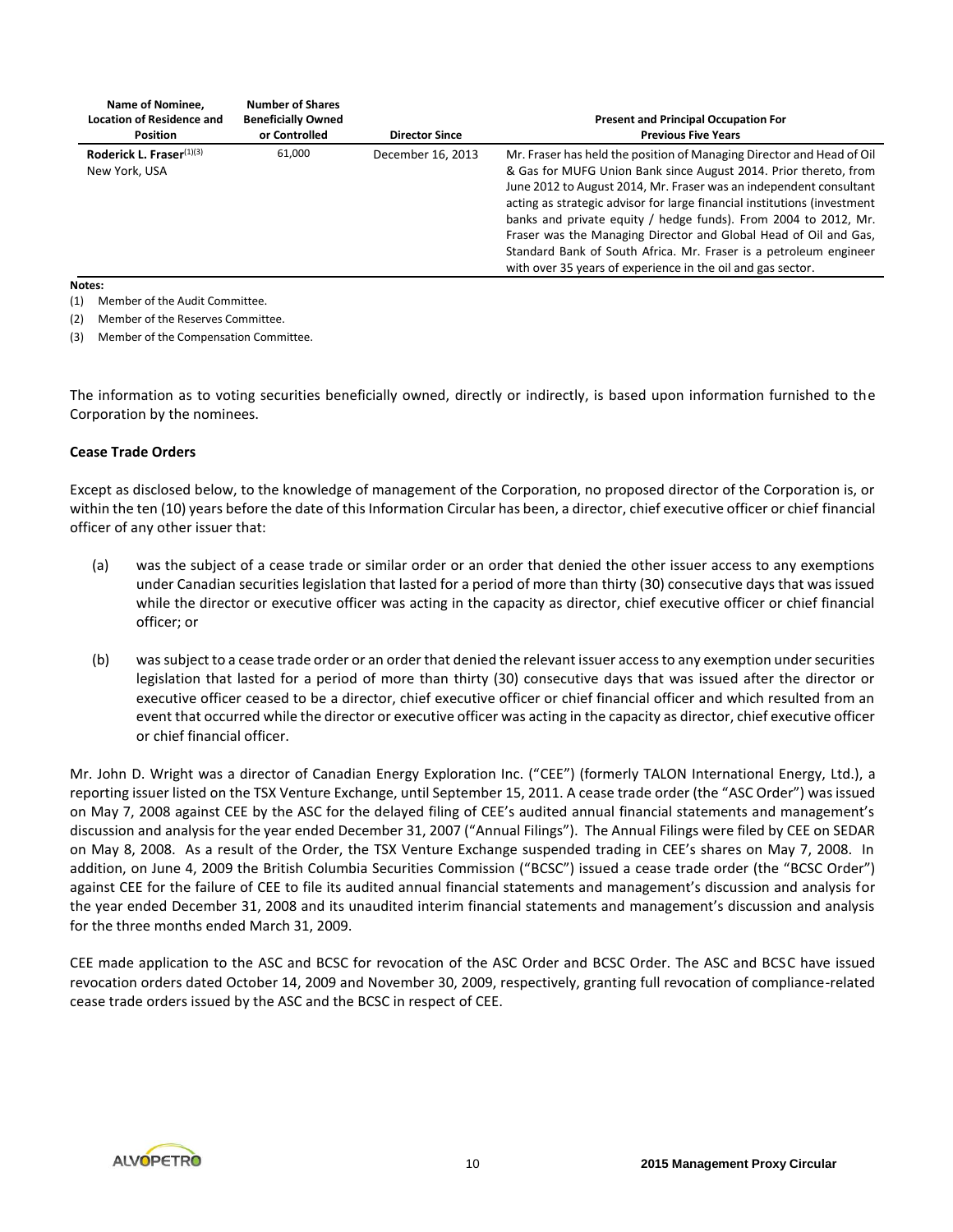# **Bankruptcies and Insolvencies**

To the knowledge of management of the Corporation, no proposed director of the Corporation:

- (a) is, at the date of this Information Circular or has been within the ten (10) years before the date of this Information Circular, a director or executive officer of any Corporation that, while that person was acting in that capacity or within a year of that person ceasing to act in that capacity, became bankrupt, made a proposal under any legislation relating to bankruptcy or insolvency or was subject to or instituted any proceedings, arrangement or compromise with creditors or had a receiver, receiver manager or trustee appointed to hold its assets; or
- (b) has, within the ten (10) years before the date of this Information Circular, become bankrupt, made a proposal under any legislation relating to bankruptcy or insolvency, or was subject to or instituted any proceedings, arrangement or compromise with creditors, or had a receiver, receiver manager or trustee appointed to hold the assets of the director, officer or shareholder.

# **Penalties and Sanctions**

Except as disclosed below, to the knowledge of management of the Corporation, no proposed director of the Corporation has:

- (a) been subject to any penalties or sanctions imposed by a court relating to Canadian securities legislation or by a Canadian securities regulatory authority or has entered into a settlement agreement with the Canadian securities regulatory authority; or
- (b) been subject to any other penalties or sanctions imposed by a court or regulatory body that would likely be considered important to a reasonable investor in making an investment decision.

Mr. Corey C. Ruttan entered into a settlement agreement with the Alberta Securities Commission ("ASC") on May 3, 2002 in respect of an insider trading violation relating to a May 17, 2000 trade. Mr. Ruttan cooperated completely in resolving the matter with the regulators. The settlement resulted in Mr. Ruttan paying an administrative penalty of \$10,000, representing a return of profits, and the costs of the proceeding in the amount of \$3,925. For a period of one year, Mr. Ruttan agreed to cease trading in securities and to not act as a director or officer of a public company. These restrictions expired on May 3, 2003. Mr. Ruttan is a Chartered Accountant in good standing.

# **COMPENSATION DISCUSSION AND ANALYSIS**

#### **Introduction**

This discussion describes Alvopetro's compensation program for its executive officers, which consist of Corey C. Ruttan, the President and Chief Executive Officer, John Koch, the Chief Operating Officer, Alison Howard, the Chief Financial Officer and Andrea Hatzinikolas, Vice-President, Corporate and Legal (the "Named Executives").

# **Compensation Committee and Compensation Governance**

The members of the Compensation Committee of the Board are Kenneth R. McKinnon (Chairman), John D. Wright and Roderick L. Fraser. As required by the mandate of the Compensation Committee, all of the members of the Compensation Committee are independent directors of Alvopetro. The Compensation Committee has the ability to retain the services of independent compensation consultants to provide information and recommendations on market conditions and appropriate compensation practices.

The Compensation Committee is charged with the establishment, administration and periodic review of our compensation program. The Board believes the Compensation Committee collectively has the knowledge, experience and background required to fulfill its mandate. All of the members of the Compensation Committee possess human resources literacy, meaning an understanding of compensation theory and practice, personnel management and development, succession planning and executive development. Such knowledge and capability includes both current and prior experience working in senior roles at

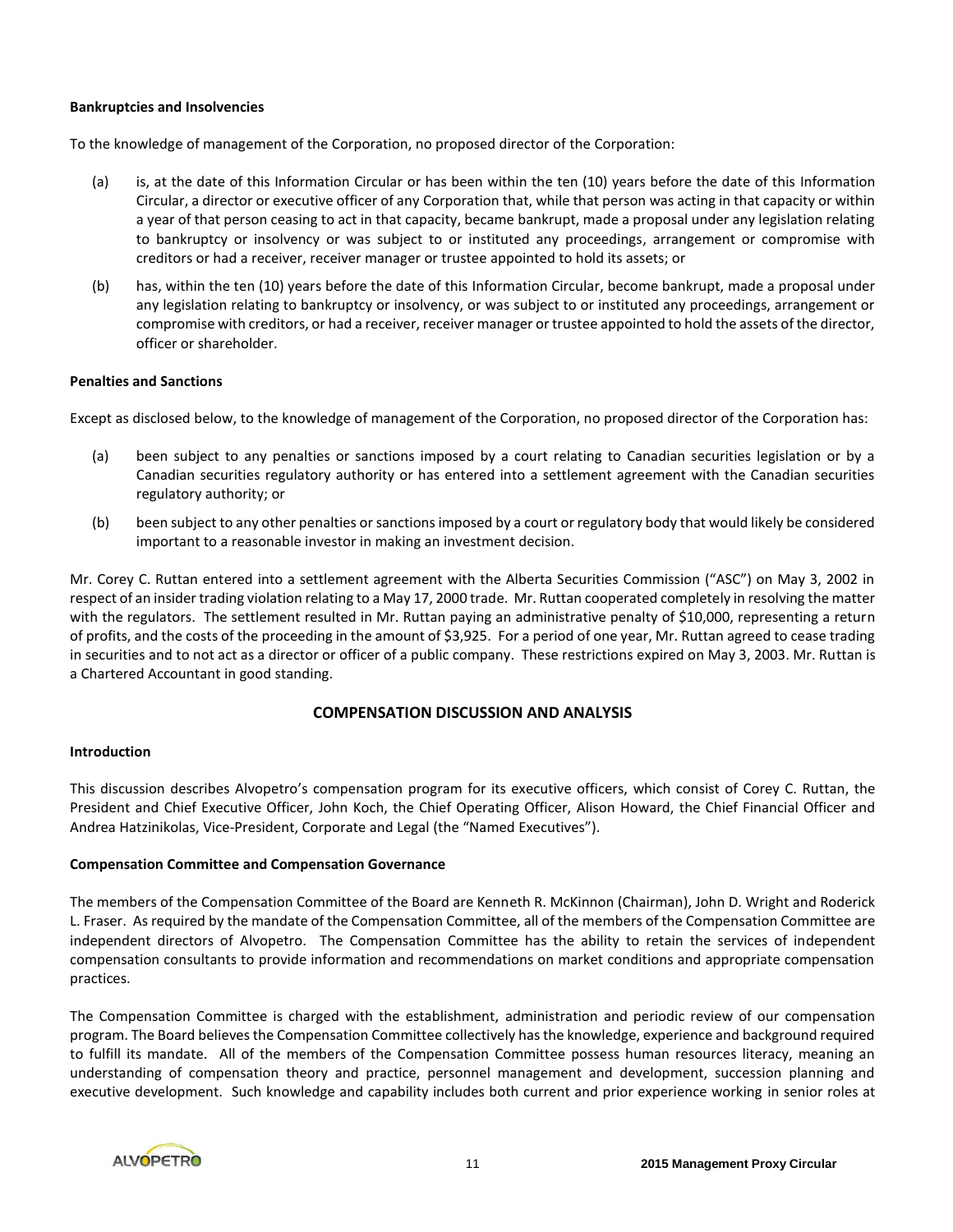other organizations, which provided financial and human resources experience and involvement on board compensation committees of other entities.

The Compensation Committee of the Board of Directors met once in 2014 and once in 2015.

# **Executive Compensation**

The Named Executive compensation program is administered by the Compensation Committee. The President and Chief Executive Officer of Alvopetro typically attends meetings of the Compensation Committee, but does not have the right to vote on any matter before the Compensation Committee. All Compensation Committee meetings have an '*in camera'* session where the President and Chief Executive Officer and any other members of management in attendance at the Compensation Committee meeting are excused for the duration of the *in camera* session.

The Compensation Committee establishes and approves base salaries, cash bonuses, share based compensation and benefits for the Named Executives. Each component of compensation is determined on an individual basis for each Named Executive. The Compensation Committee utilizes compensation program based on an assessment of the overall performance of Alvopetro, relative performance of Alvopetro compared to its peers and the achievements and overall contribution of each individual Named Executive.

The Compensation Committee retains and does not delegate any of its power to determine matters of executive compensation and benefits, although the Compensation Committee will consider compensation and benefit proposals made to the Compensation Committee by the President and Chief Executive Officer. The Compensation Committee reports to the Board on the major items covered at each Compensation Committee meeting.

In addition, the Compensation Committee may consider compensation surveys completed by independent third parties when making certain decisions with respect to Named Executive compensation. While the Compensation Committee may rely on external information and advice, all of the decisions with respect to Named Executive compensation will be made by the Compensation Committee and may reflect factors and considerations other than, or that may differ from, the information and recommendations provided by independent third party surveys and compensation consultants.

#### **Risk Assessment and Oversight**

The Compensation Committee is responsible for considering the implications of the risks associated with the Corporation's compensation policies and practices. The Compensation Committee's role of approving the compensation policies and practices includes considering whether the compensation policies and practices could encourage a Named Executive to: (i) take inappropriate or excessive risks; (ii) focus on achieving short term goals at the expense of long term return to Shareholders; or (iii) excessively focus on financial and operational goals at the expense of environmental responsibility and health and safety

#### **2014 Compensation**

Base salaries provide an immediate cash incentive for the Named Executives and are generally expected to be at levels competitive with peer companies that compete with the Corporation for business opportunities and executive talent. The Compensation Committee set 2014 base annual salaries for the Named Executives of \$250,000 for the President and Chief Executive Officer; \$230,000 for the Chief Operating Officer, \$190,000 for the Chief Financial Officer and \$190,000 for the Vice-President, Corporate and Legal.

The base salaries were reviewed in comparison to Mercer data for companies of similar market capitalization and the Peer Comparison Group (defined below), which was selected on the basis of operational stage and size, levels of production, revenue, personnel size, operating and capital budgets, market capitalization and jurisdiction of operations. For 2014, the Peer Comparison Group consisted of Platino Energy Corp., Suroco Energy Inc., Petrodorado Energy Ltd., PetroNova Inc., Touchstone Exploration Inc., Palliser Oil and Gas Corporation, and Petroamerica Oil Corp. Relative to the Mercer data and the Peer Comparison Group, the base salaries of the Named Executives of the Corporation are below average. The Named Executives recognize this is in light of the Company's recent inception, size of operations, stage of growth and the commitment of the Named Executives to Alvopetro's growth and future success. Further, for 2015, the President and Chief Executive Officer and

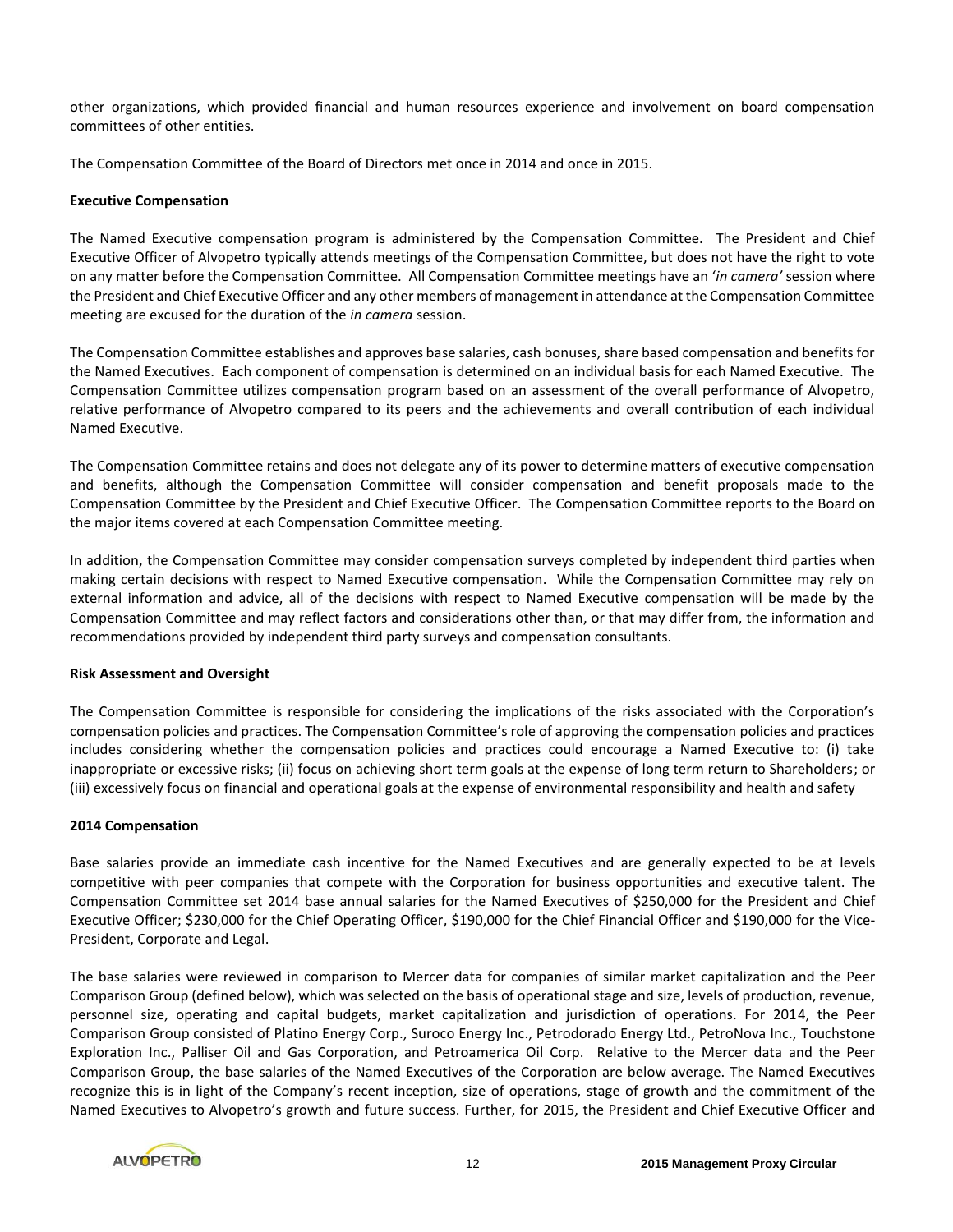Chief Operating Officer elected not to receive an increase to their base salaries. For 2015, the Chief Financial Officer and the Vice President Corporate and Legal each received a 2% increase to their respective base salaries.

No cash bonuses were paid to any of the Named Executives for the 2014 performance year. Acknowledging market conditions and commodity prices, Alvopetro issued a grant of Options in February 2015 to reduce cash compensation in lieu of cash bonuses to the Named Executives for the 2014 performance year. The President and Chief Executive Officer and the Chief Operating Officer were each awarded 100,000 Options and the Chief Financial Officer and the Vice President Corporate and Legal were each awarded 87,000 Options.

The Corporation uses the Option Plan as a part of its long-term compensation strategy for the Named Executives. Options are intended to align executive and shareholder interests by creating a direct link between compensation and share performance. In 2014, the Corporation granted 300,000 Options to the President and Chief Executive Officer; 200,000 Options to the Chief Operating Officer, 150,000 Options to the Chief Financial Officer and 150,000 Options to the Vice-President, Corporate and Legal. These grants were approved by the Compensation Committee based on its subjective assessment of the appropriate base level of Option holdings by the Named Executives after considering the Corporation's development to-date and the current capital base of the Corporation.

The Compensation Committee believes that the perquisites for the Named Executives should be limited in scope and value and be commensurate with perquisites offered by the Corporation's peers. The Corporation provides each of our Named Executives a company paid parking stall or allowance with an estimated aggregate value for all Named Executives of \$27,333 in 2014. The Company shares the cost of an additional insurance program with the President and Chief Executive Officer for him, of which the cost to the Company is disclosed under the heading "Named Executive Compensation - Summary Executive Compensation Table" under the column titled "All Other Compensation".

# **Hedging Activities**

The Corporation's Disclosure, Confidentiality and Trading Policy includes a provision that prohibits directors, officers and employees of the Corporation from purchasing or selling certain derivatives in respect of any security of the Corporation. This includes purchasing "puts" and selling "calls" on the Corporation's securities, as well as a prohibition on short selling the Corporation's securities. Aside from these prohibitions, the Corporation does not have a policy specifically pertaining to other financial instruments including prepaid variable forward contracts, equity swaps or units of exchange funds, which are designed to hedge or offset a decrease in market value of equity securities granted as compensation or held, directly or indirectly, by a Named Executive or director. Any transactions of this nature are subject to insider reporting requirements and are reported on the System for Electronic Disclosure by Insiders (SEDI).

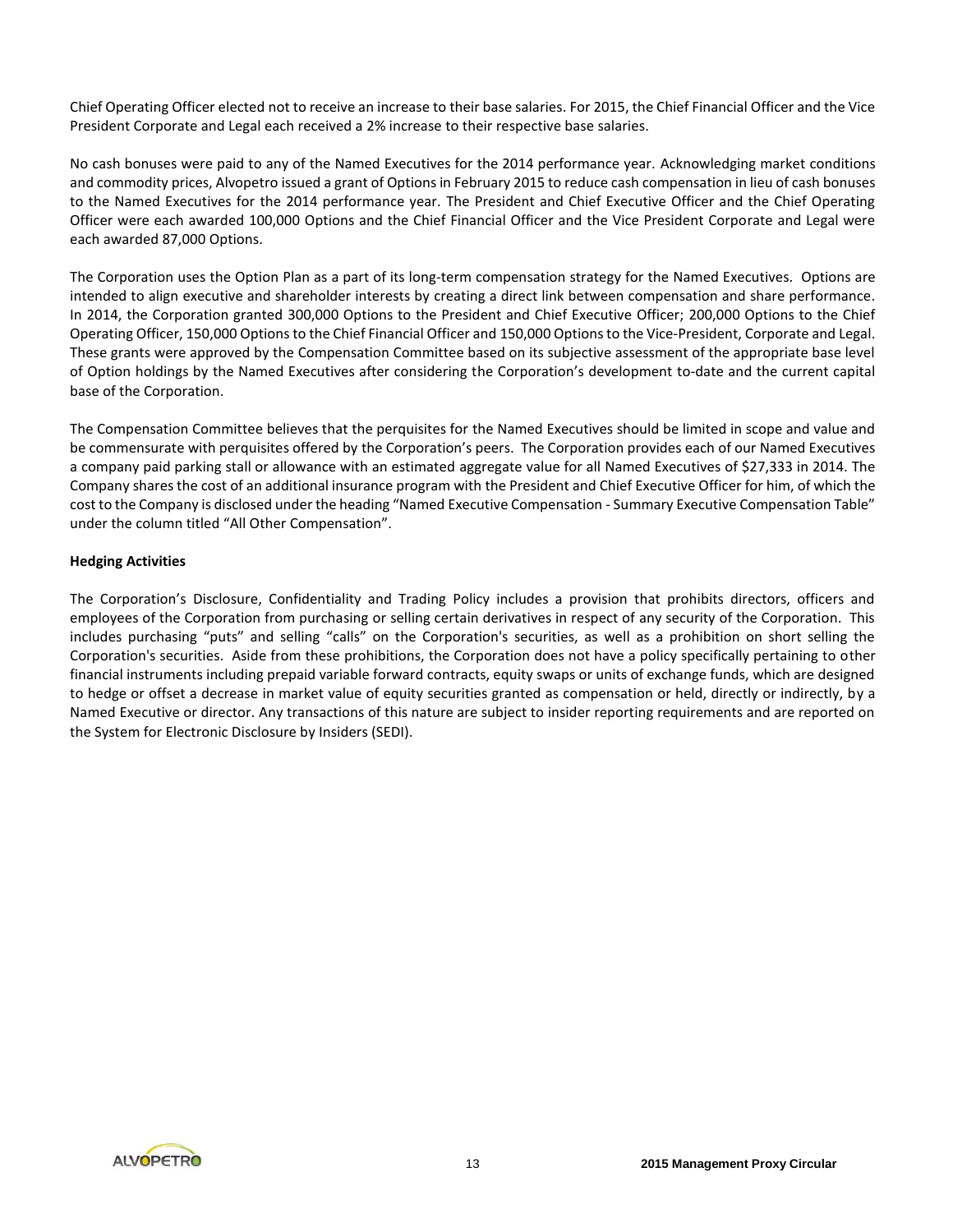# **NAMED EXECUTIVE COMPENSATION**

# **Summary Executive Compensation Table**

The following table sets forth all annual and long-term compensation paid in respect of the Named Executives for the financial years ended December 31, 2014.

| <b>Name and Principal Position</b>    | Year | $Salarv^{(1)}$<br>$($ \$ | <b>Option-Based</b><br>Awards $(2)(3)$<br>$($ \$) | All other<br>Compensation $(4)$<br>$($ \$) | Total<br>Compensation<br>(\$) |  |
|---------------------------------------|------|--------------------------|---------------------------------------------------|--------------------------------------------|-------------------------------|--|
| <b>COREY C. RUTTAN</b>                | 2014 | 250,000                  | 58,247                                            | 26,278                                     | 334,525                       |  |
| President and Chief Executive Officer | 2013 | 20.833                   | 230.140                                           | 667                                        | 251,639                       |  |
| <b>ALISON HOWARD</b>                  | 2014 | 190,000                  | 35.644                                            | 20,452                                     | 246,095                       |  |
| Chief Financial Officer               | 2013 | 15,833                   | 138,084                                           | 660                                        | 154,577                       |  |
| <b>JOHN KOCH</b>                      | 2014 | 230.000                  | 44.705                                            | 20,261                                     | 294.966                       |  |
| <b>Chief Operating Officer</b>        | 2013 | 19,167                   | 184,112                                           | 596                                        | 203,874                       |  |
| <b>ANDREA HATZINIKOLAS</b>            | 2014 | 190.000                  | 35.644                                            | 19,831                                     | 245.474                       |  |
| Vice President, Corporate and Legal   | 2013 | 15,833                   | 138.084                                           | 615                                        | 154,532                       |  |

#### **Notes:**

(4) Salary, for the purposes of the above Summary Compensation Table, includes all earning related to base salary paid to the Named Executive during the reporting year, and also includes payment for vacation days earned but not taken. Salaries have not been annualized for the 2013 year. Annualized salaries for 2013 were: \$250,000 for Mr. Ruttan; \$190,000 for Ms. Howard; \$230,000 for Mr. Koch; and \$190,000 for Ms. Hatzinikolas.

(5) Option Based Awards consist of Options granted pursuant to the Option Plan. The fair value of Options granted is estimated based on the grant date using the Black-Scholes option-pricing model. For a description of the terms of the Option Plan, see details provided herein under the heading "Stock Option Plan".

(6) No cash bonuses were paid by the Corporation for the 2014 performance year to the executives. NEO's were awarded a bonus grant of stock options in 2015 in respect of the 2014 performance year. These stock options granted in February 2015 vest 100% in February 2016 and are included in this column based on the fair value on the grant date using the Black-Scholes option-pricing model.

(7) The value in the column titled "All Other Compensation" includes all other compensation not reported in any other column of the table for each of the Named Executives and includes certain taxable benefits including but not limited to parking, life insurance premiums, health spending account and fitness reimbursements, and additional health insurance plans.

#### **Outstanding Options as at December 31, 2014**

The following table sets forth, with respect to each of the Named Executives, details regarding Options outstanding as at December 31, 2014. As at December 31, 2014, there were no other share based awards outstanding to the Named Executives.

| <b>Name</b>                           | <b>Number of Securities Underlying</b><br><b>Unexercised Options</b><br>(#) | Option<br><b>Exercise Price</b><br>(\$) | <b>Option Expiration</b><br>Date | Value of Unexercised In-<br>the-Money Options <sup>(1)</sup><br>(\$) |
|---------------------------------------|-----------------------------------------------------------------------------|-----------------------------------------|----------------------------------|----------------------------------------------------------------------|
| <b>COREY C. RUTTAN</b>                | 500.000                                                                     | 1.02                                    | 16-Dec-2018                      | nil                                                                  |
| President and Chief Executive Officer | 300,000                                                                     | 0.40                                    | 24-Dec-2019                      | 7,500                                                                |
| <b>ALISON HOWARD</b>                  | 300,000                                                                     | 1.02                                    | 16-Dec-2018                      | nil                                                                  |
| <b>Chief Financial Officer</b>        | 150.000                                                                     | 0.40                                    | 24-Dec-2019                      | 3.750                                                                |
| <b>JOHN KOCH</b>                      | 400,000                                                                     | 1.02                                    | 16-Dec-2018                      | nil                                                                  |
| <b>Chief Operating Officer</b>        | 200.000                                                                     | 0.40                                    | 24-Dec-2019                      | 5,000                                                                |
| <b>ANDREA HATZINIKOLAS</b>            | 300,000                                                                     | 1.02                                    | 16-Dec-2018                      | nil                                                                  |
| Vice President, Corporate and Legal   | 150,000                                                                     | 0.40                                    | 24-Dec-2019                      | 3,750                                                                |

#### **Notes:**

(1) The value of unexercised in-the-money Options is calculated for outstanding vested and unvested Stock Options based on the difference between the noted exercise price for the applicable grant and the closing price of the Corporation's Shares on the TSXV on December 31, 2014, being \$0.425.

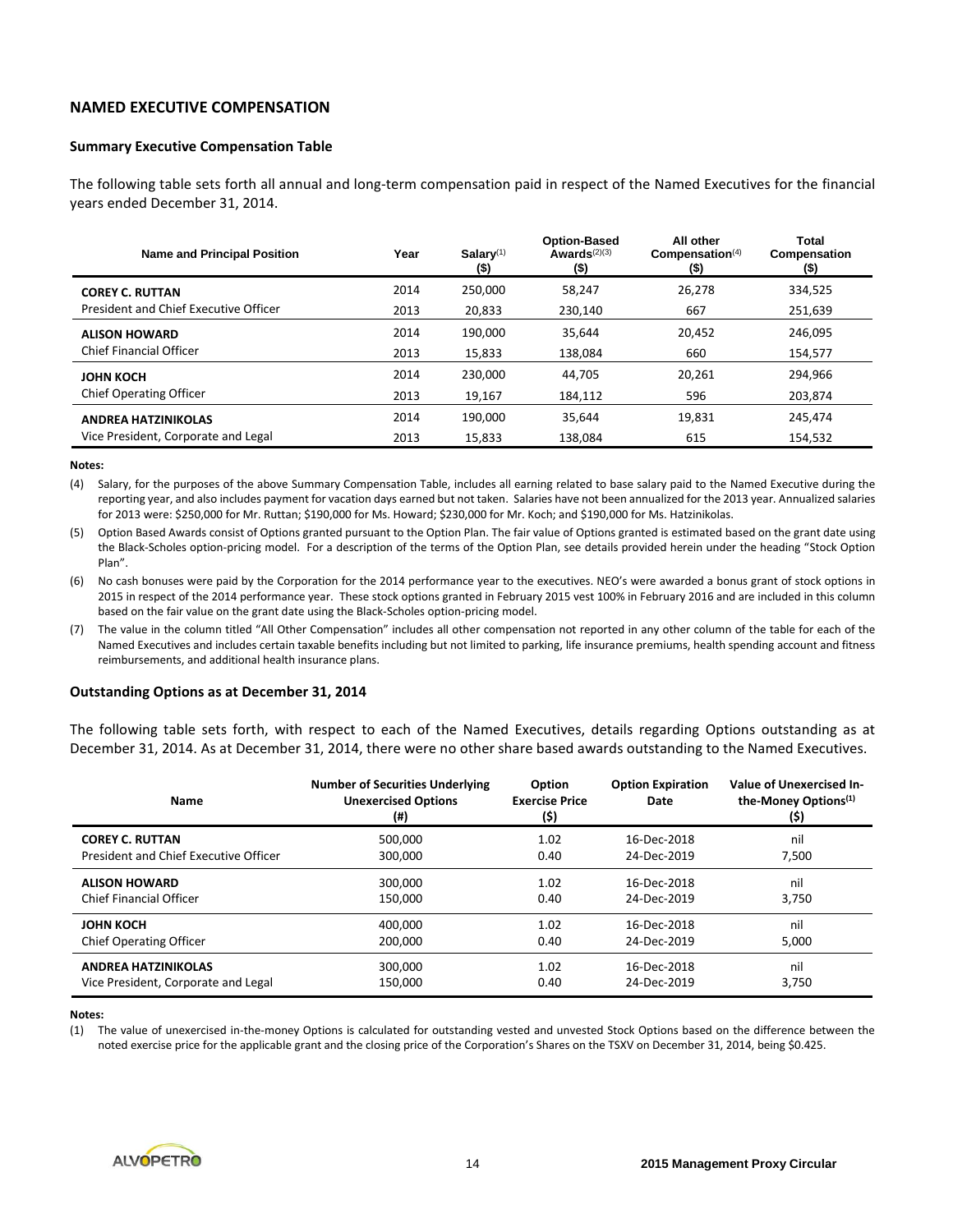# **Incentive Plan Awards – Value Vested or Earned During the Year**

None of the vested Options held by the Named Executives were in-the-money during the year ended December 31, 2014 and the Named Executives did not receive any non-equity incentive plan compensation.

# **Pension and Retirement Plans**

The Corporation does not have any pension or retirement plan for employees or Named Executives.

# **Employment Agreements and Termination and Change of Control Benefits**

Each of the Named Executives have employment agreements with the Corporation. If the Named Executive's employment agreement is terminated without cause, or the Named Executive is Constructively Dismissed (defined below), or upon a change of control provided there exists Good Reason (as defined below), then the Named Executive's is entitled to payment of an amount as set forth in the table below.

| <b>Named Executive</b>                | Payment upon Change of Control provided Constructive Dismissal Occurs                                                                                                                                                                                             |
|---------------------------------------|-------------------------------------------------------------------------------------------------------------------------------------------------------------------------------------------------------------------------------------------------------------------|
| President and Chief Executive Officer | Equal to the cash equivalent of his base salary for twenty four (24) months, as well as the cash equivalent<br>of the average of his prior two (2) years' annual bonus (both cash and share based incentive components)<br>multiplied by two (2).                 |
| <b>Chief Financial Officer</b>        | Equal to the cash equivalent of her base salary for twelve (12) months, as well as the cash equivalent of the<br>average of her prior two (2) years' annual bonus (both cash and share based incentive components)<br>multiplied by one and a half times (1.5).   |
| <b>Chief Operating Officer</b>        | Equal to the cash equivalent of his base salary for eighteen (18) months, as well as the cash equivalent of<br>the average of his prior two (2) years' annual bonus (both cash and share based incentive components)<br>multiplied by one and a half times (1.5). |
| Vice President, Corporate and Legal   | Equal to the cash equivalent of her base salary for twelve (12) months, as well as the cash equivalent of the<br>average of her prior two (2) years' annual bonus (both cash and share based incentive components)<br>multiplied by one and a half times (1.5).   |

In the employment agreements, "Constructive Dismissal" means one or more of the following changes in the circumstances of the Named Executive's employment: (i) material reduction or diminution in the position, level of authority, responsibility, duties or reporting relationship of the Named Executive; (ii) a material reduction in the Named Executive's base salary; (iii) a material reduction in the value of the Named Executive's benefits plans, incentive plans or vacation; or (iv) the elimination by the Corporation of the Corporation's bonus or incentive plans without a materially similar replacement; or (v) a requirement to relocate to another city, province or country. "Good Reason" means one or more of the following changes in the Named Executive's employment following a Change of Control: (i) a Constructive Dismissal of the Named Executive; (ii) the assignment to the Named Executive of any duties materially inconsistent with his or her current duties and responsibilities as an Named Executive of the Company or a material alteration in the nature of his responsibilities or duties or reporting relationship from those in effect immediately prior to a Change in Control of the Corporation; (iii) a material change to the market capitalization of the Corporation following a Change of Control.

# **Estimated Payment Made to Named Executive Officers upon Termination of Employment Agreements**

The following table provides a calculation of the payments that would have to be made to the Named Executives pursuant to their applicable employment agreement under the noted events with and without a deemed change of control. All payments are calculated assuming the date of the termination event was, and if applicable, a change of control occurred, on December 31, 2014. The disclosed values represent payments made pursuant to the terms of the employment agreements.

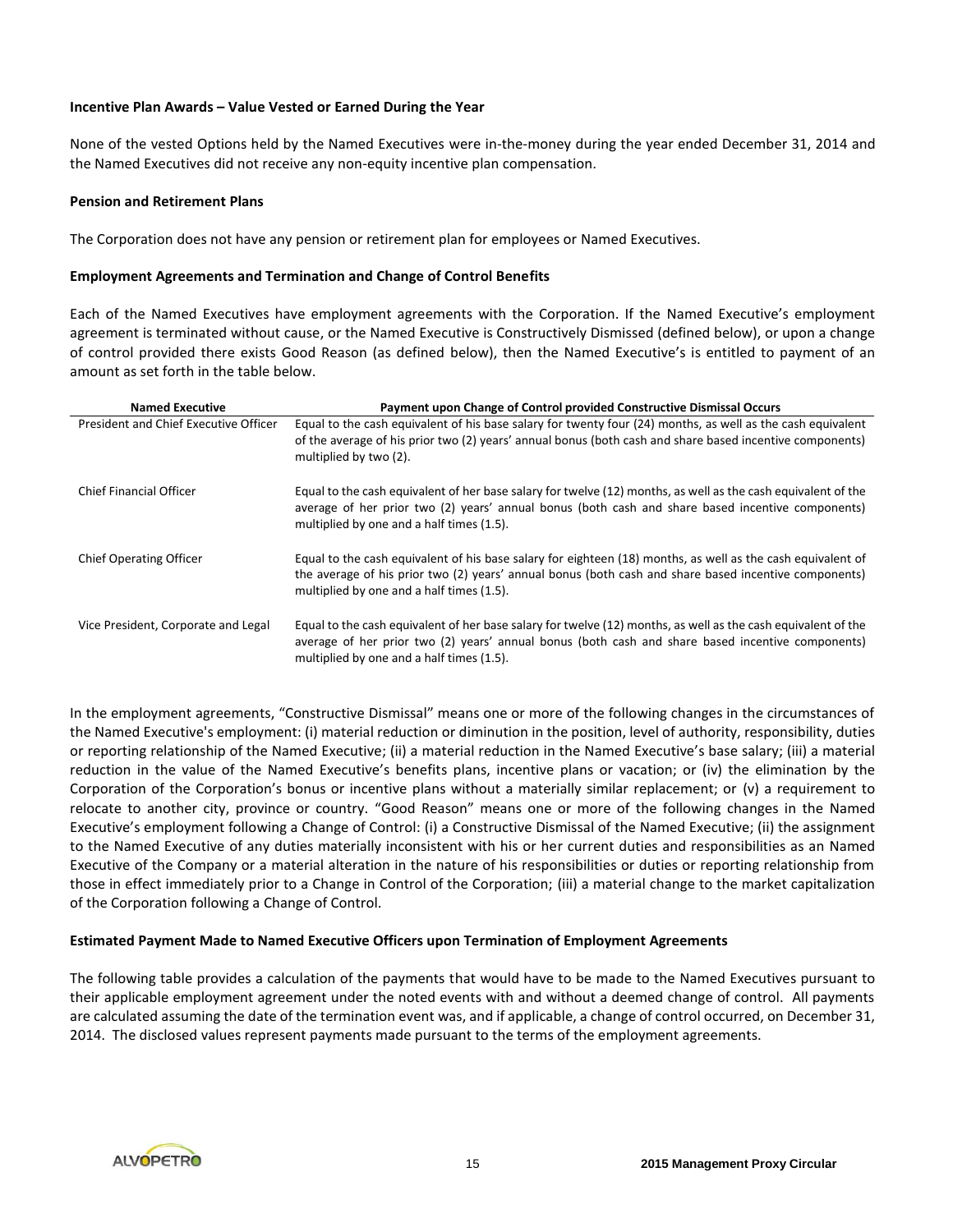|                     | <b>WITHOUT A CHANGE OF CONTROL</b>                                              |                                                                     | WITH A CHANGE OF CONTROL                                             |                                                                    |
|---------------------|---------------------------------------------------------------------------------|---------------------------------------------------------------------|----------------------------------------------------------------------|--------------------------------------------------------------------|
| Name                | Payment made in the<br><b>Event of Termination</b><br><b>With Cause</b><br>(\$) | Payment made in the Event<br>of Termination Without<br>Cause<br>(5) | Payment made in the<br><b>Event of Retirement or</b><br>Death<br>(5) | Payment made<br><b>Following a Change</b><br>of Control(1)<br>(\$) |
| Corey C. Ruttan     | nil                                                                             | 532,240                                                             | nil                                                                  | 532,240                                                            |
| Alison Howard       | nil                                                                             | 212.994                                                             | nil                                                                  | 212,994                                                            |
| E. John Koch        | nil                                                                             | 371,430                                                             | nil                                                                  | 371,430                                                            |
| Andrea Hatzinikolas | nil                                                                             | 212.994                                                             | nil                                                                  | 212,994                                                            |

**Notes:**

1. The calculations in this table are based on the assumption that upon a change of control, Good Reason exists.

#### **Employee Share Ownership Plan**

The Corporation implemented an employee share ownership plan (the "ESOP"). The purpose of the ESOP is to make available to the employees of Alvopetro a means to make regular purchases of Shares and to benefit from the appreciation thereof. This provides an increased incentive for employees to contribute to the future success and prosperity of Alvopetro, thus enhancing the value of the Shares for the benefit of all the shareholders and increasing the ability of Alvopetro to attract and retain employees. Participants in the ESOP may elect to contribute, by way of regular payroll deductions, up to 5% of their regular salary for investment under the ESOP. Alvopetro matches the contributions of each participant and the combined funds are used by the trustee of the ESOP to make monthly purchases of Shares on behalf of the participants through the facilities of the TSXV. No Shares are issued by Alvopetro pursuant to the ESOP.

#### **Share Ownership Guidelines for Named Executives and Directors**

Although the Directors and Named Executives of Alvopetro are always encouraged to invest in the Corporation and have historically maintained high levels of equity ownership, in 2014, the Board approved formal share ownership guidelines (the "Ownership Guidelines") for directors and Named Executives. The Board is of the view that directors and Named Executives can more effectively represent the interests of Shareholders if they have a significant investment in the Shares of Alvopetro. The Ownership Guidelines require directors and Named Executives to achieve and maintain an ownership level in the Corporation that the Compensation Committee views as significant in relation to each Named Executive's annual salary and each director's board retainer, as set out below. For purposes of determining annual salary, the salary shall be the Named Executive's current salary at the time of the calculation.

| <b>Office Held</b>                                                                                                  | <b>Equity Ownership</b>                                                                                 |
|---------------------------------------------------------------------------------------------------------------------|---------------------------------------------------------------------------------------------------------|
| President and Chief Executive Officer                                                                               | 5 times annual salary                                                                                   |
| <b>Chief Financial Officer</b><br><b>Chief Operating Officer</b><br>Senior Vice President<br>VP Legal and Corporate | 2 times annual salary                                                                                   |
| Vice President<br>All Other Executive Officers                                                                      | 1 times annual salary                                                                                   |
| Director                                                                                                            | Each director agrees to accumulate Equity in Alvopetro having a value<br>at least equal to CAD\$100,000 |

For purposes of calculating the value of Equity held by an Named Executive or a director, it shall be calculated by the addition of: a) the number of Shares of the Corporation held by the Named Executive or director multiplied by the original cost of the Shares purchased by the Named Executive or director; plus b) the aggregate in-the-money value of vested stock options held by the

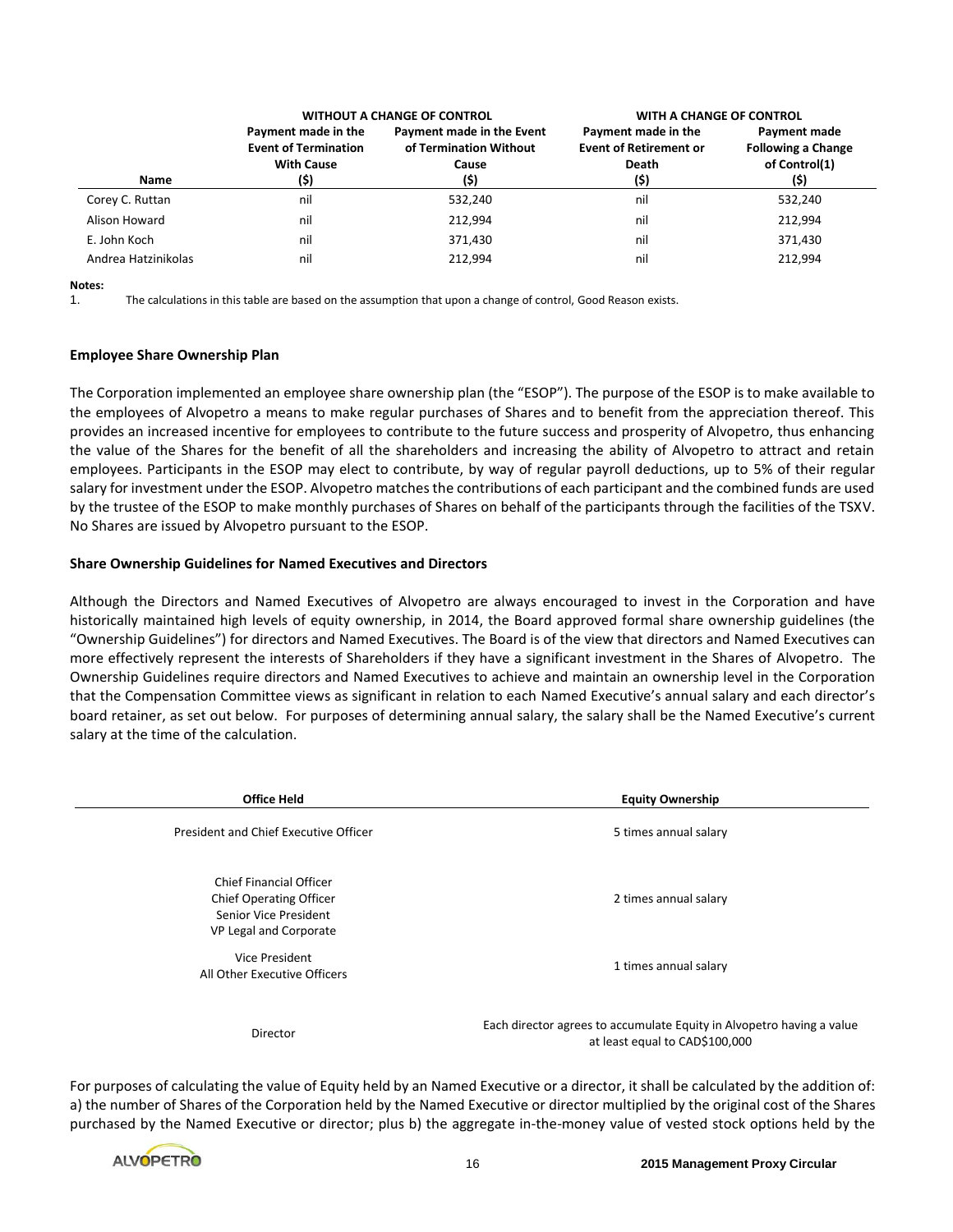Named Executive or director, with the in-the-money value calculated by the weighted average trading price of the Corporation's Shares on the TSXV for the five trading days immediately prior to the date of calculation, less the exercise price of the relevant vested stock option held by the Named Executive or director. Each director or Named Executives is required to comply with the Ownership Guidelines on the date that is four (4) years from their date of appointment as a director or Named Executive.

# **COMPENSATION OF DIRECTORS**

# **General**

The Compensation Committee is responsible to recommend for consideration and approval by the Board as a whole the compensation program for our Directors. The main objectives of our compensation program for our Directors is to attract and retain the services of the most qualified Directors, compensate our Directors in a manner that is commensurate with the risks and responsibilities assumed in Board membership and is competitive with our peers and align the interests of our Directors with Shareholders. Corey C. Ruttan, the President and Chief Executive Officer of Alvopetro, is also a director. Mr. Ruttan does not receive any compensation specifically in relation to his duties as a director and references to the directors under this heading do not include him.

# **Directors' Compensation Table**

The table below sets out the compensation provided to non-management directors in 2014. The fair value of the Options is estimated based on the grant date using the Black-Scholes option-pricing model. For a description of the terms of the Option Plan, see under the heading "Stock Option Plan".

| Name                | <b>Cash Fees Earned</b><br>(\$) | <b>Option-Based Awards</b><br>(\$) | <b>Total</b><br>(\$) |
|---------------------|---------------------------------|------------------------------------|----------------------|
| Firoz Talakshi      | 10,000                          | 6,094                              | 16,094               |
| Geir Ytreland       | 10,000                          | 5,755                              | 15,755               |
| John D. Wright      | 10,000                          | 7,448                              | 17,448               |
| Kenneth R. McKinnon | 10,000                          | 6,263                              | 16,263               |
| Roderick L. Fraser  | 10,000                          | 5,924                              | 15,924               |

**Notes:**

(1) Option Based Awards consist of Options granted pursuant to the Option Plan. The fair value of Options granted is estimated based on the grant date using the Black-Scholes option-pricing model. For a description of the terms of the Option Plan, see details provided herein under the heading "Stock Option Plan".

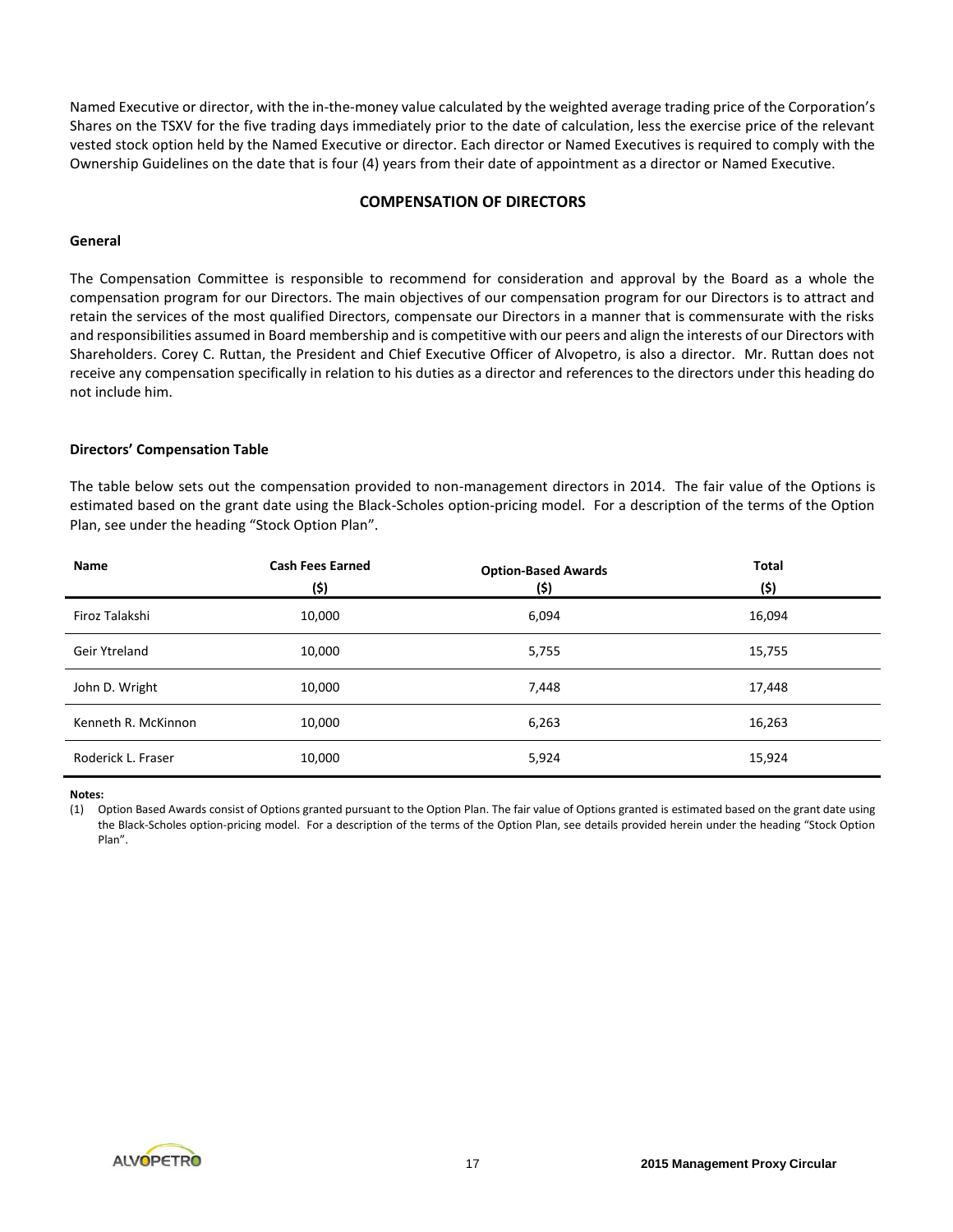# **Outstanding Options as at December 31, 2014**

The following table sets forth, with respect to each of the directors, details regarding Options outstanding as at December 31, 2014.

| <b>Name</b>         | <b>Number of Securities Underlying</b><br><b>Unexercised Options</b><br>$($ #) | <b>Option Exercise</b><br>Price<br>(\$) | <b>Option Expiration</b><br>Date | Value of Unexercised In-the-<br><b>Money Options(1)</b><br>(\$) |
|---------------------|--------------------------------------------------------------------------------|-----------------------------------------|----------------------------------|-----------------------------------------------------------------|
| Firoz Talakshi      | 88,149                                                                         | 1.02                                    | 16-Dec-2018                      | nil                                                             |
|                     | 45,000                                                                         | 0.40                                    | 24-Dec-2019                      | 1,125                                                           |
| Geir Ytreland       | 83,252                                                                         | 1.02                                    | 16-Dec-2018                      | nil                                                             |
|                     | 42,500                                                                         | 0.40                                    | 24-Dec-2019                      | 1,063                                                           |
| John D. Wright      | 107,738                                                                        | 1.02                                    | 16-Dec-2018                      | nil                                                             |
|                     | 55,000                                                                         | 0.40                                    | 24-Dec-2019                      | 1.375                                                           |
| Kenneth R. McKinnon | 90,597                                                                         | 1.02                                    | 16-Dec-2018                      | nil                                                             |
|                     | 46,250                                                                         | 0.40                                    | 24-Dec-2019                      | 1,156                                                           |
|                     | 85,700                                                                         | 1.02                                    | 16-Dec-2018                      | nil                                                             |
| Roderick L. Fraser  | 43,750                                                                         | 0.40                                    | 24-Dec-2019                      | 1,094                                                           |

#### **Notes:**

(1) The value of unexercised in-the-money Options is calculated for outstanding vested and unvested Stock Options based on the difference between the noted exercise price for the applicable grant and the closing price of the Corporation's Shares on the TSXV on December 31, 2014, being \$0.425.

# **Incentive Plan Awards – Value Vested or Earned During the 2014 Year**

|                               | <b>Option-Based Awards - Value</b><br><b>Vested During the Year</b> | Share-Based Awards - Value<br><b>Vested During the Year</b> | <b>Non-Equity Incentive Plan</b><br><b>Compensation - Value Earned</b><br><b>During the Year</b> |
|-------------------------------|---------------------------------------------------------------------|-------------------------------------------------------------|--------------------------------------------------------------------------------------------------|
| Name                          | (\$)                                                                | $($ \$)                                                     | $($ \$)                                                                                          |
| Firoz Talakshi                | nil                                                                 | n/a                                                         | nil                                                                                              |
| Geir Ytreland                 | nil                                                                 | n/a                                                         | nil                                                                                              |
| John D. Wright                | nil                                                                 | n/a                                                         | nil                                                                                              |
| Kenneth R.<br><b>McKinnon</b> | nil                                                                 | n/a                                                         | nil                                                                                              |
| Roderick L. Fraser            | nil                                                                 | n/a                                                         | nil                                                                                              |

# **SECURITIES AUTHORIZED FOR ISSUANCE UNDER EQUITY COMPENSATION PLANS**

The following table sets forth information with respect to the Option Plan, which is the only compensation plan of the Corporation under which equity securities are authorized for issuance as at December 31, 2014.

| Number of securities to be issued upon | Weighted average exercise price of | Number of securities remaining available |
|----------------------------------------|------------------------------------|------------------------------------------|
| exercise of Options                    | outstanding Options                | for future issuance under Option Plan    |
| 4.567.436                              | \$0.82                             | 3,949,251                                |

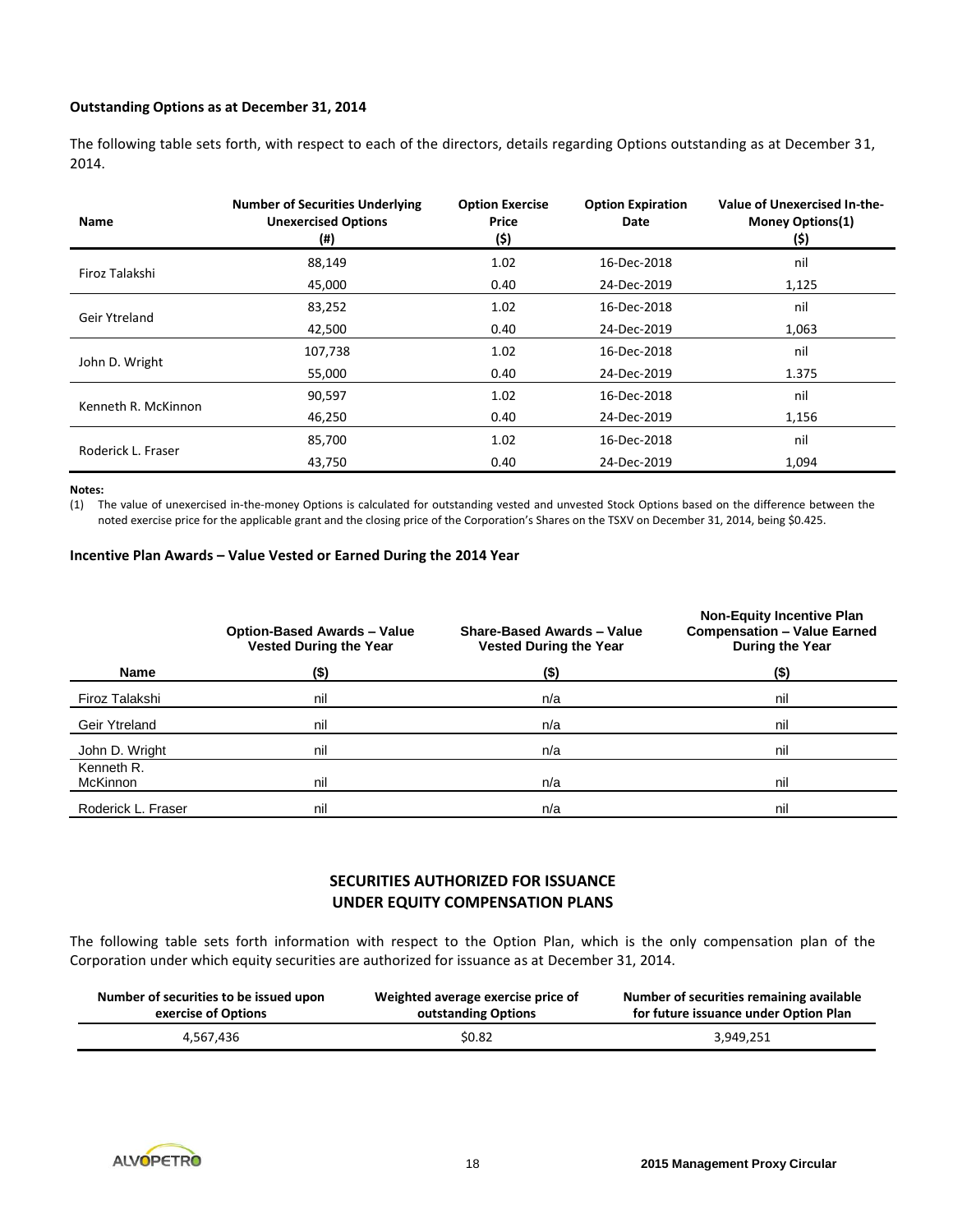# **STOCK OPTION PLAN**

# **General**

The purpose of the Option Plan is to provide the directors, officers, employees and consultants of Alvopetro (the "Participants") with an opportunity to purchase Shares and to benefit from the appreciation thereof. This will provide an increased incentive for the Participants to contribute to the future success and prosperity of Alvopetro, thus enhancing the value of the Shares for the benefit of all the shareholders and increasing the ability of Alvopetro to attract and retain individuals of exceptional skill.

The Option Plan is administered by the Board, but the Board may delegate administration to a committee of the Board consisting of not less than three directors. The Board may, from time to time, adopt such rules and regulations for administering the Option Plan as it may deem proper and in the best interests of Alvopetro.

# **Option Grants and Exercise Price**

Under the Option Plan, the Board may, from time to time, grant options ("Options") to such Participants as it chooses and, subject to the restrictions described below, in such numbers as it chooses.

The exercise price of each Option is fixed by the Board when the Option is granted, provided that such price shall not be less than the volume weighted average trading price per share for the Shares on the TSXV (or, if the Shares are not then listed and posted for trading on TSXV, on such stock exchange in Canada on which such shares are listed and posted for trading as may be selected for such purpose by the Board) for the five consecutive trading days ending on the last trading day preceding the date that the Option is granted.

Options granted to Participants are non-assignable.

# **Limits on Option Grants**

The aggregate number of Shares that may be reserved for issuance at any time under the Option Plan, together with any Shares reserved for issuance under any other share compensation arrangement implemented by Alvopetro after the date of the adoption of the Option Plan, shall be equal to 10% of outstanding Shares (on a non-diluted basis) outstanding at that time. In addition, any grant of Options under the Option Plan shall be subject to the following restrictions:

- (a) the aggregate number of Shares reserved for issuance pursuant to Options granted to any one person, when combined with any other share compensation arrangement, may not exceed 5% of the outstanding Shares (on a non-diluted basis);
- (b) the aggregate number of Shares reserved for issuance pursuant to Options granted to Insiders (as defined in exchange polices) pursuant to the Option Plan, when combined with any other share compensation arrangement, may not exceed 10% of the outstanding Shares (on a non-diluted basis);
- (c) the aggregate number of Shares issued within any one year period to Insiders pursuant to Options, when combined with any other share compensation arrangement, may not exceed 10% of the outstanding Shares (on a non-diluted basis);
- (d) the aggregate number of Shares reserved for issuance pursuant to Options granted to any one person who is a Consultant (as defined in exchange polices) in any twelve (12) month period, may not exceed 2% of the issued and outstanding Shares (on a non-diluted basis); and
- (e) the aggregate number of Shares reserved for issuance pursuant to Options granted to individuals conducting Investor Relations Activities (as defined in exchange polices) in any twelve (12) month period, may not exceed 2% of the issued and outstanding Shares (on a non-diluted basis).

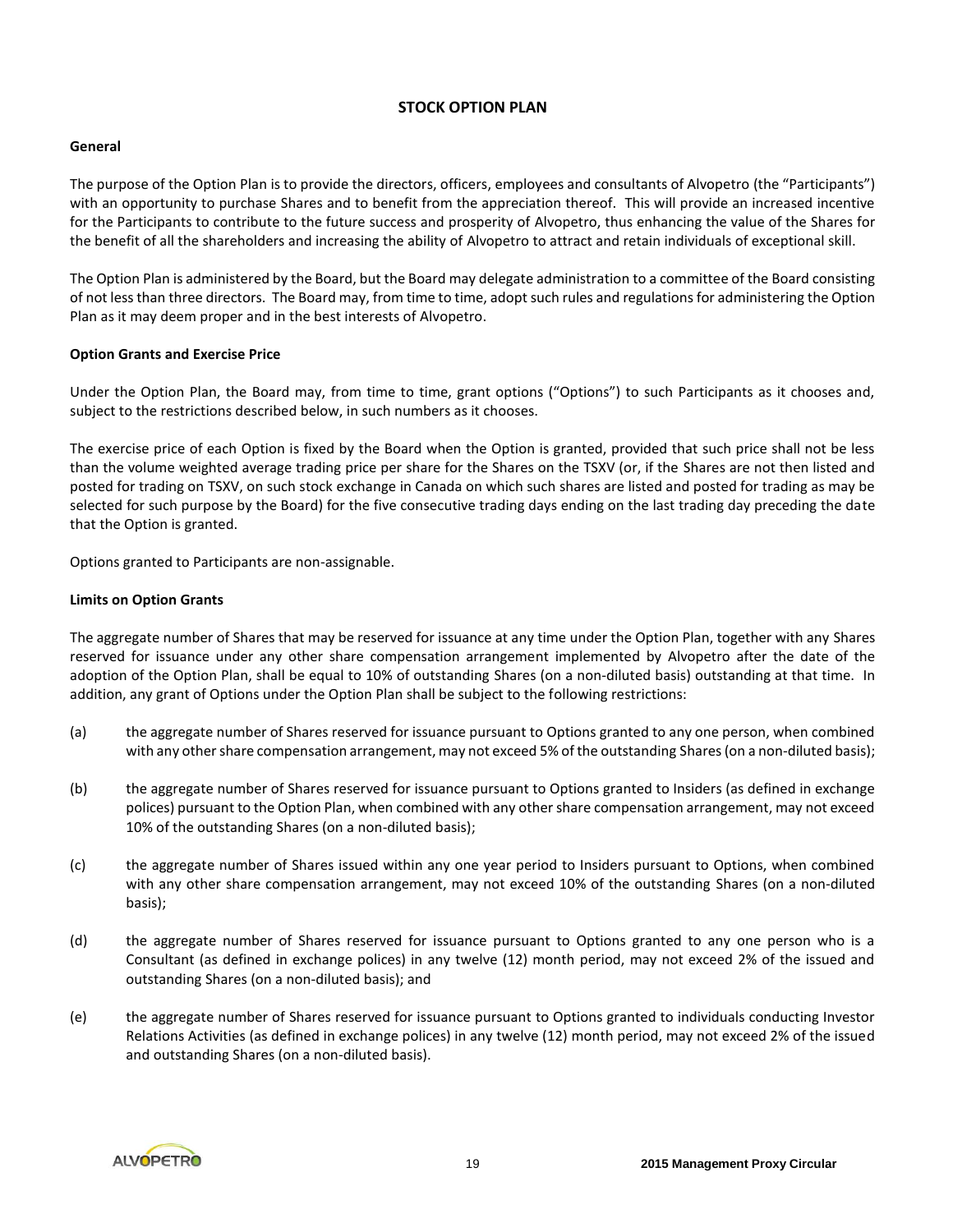# **Expiry**

The expiry date of Options granted pursuant to the Option Plan is set by the Board, but must not be later than ten years from the date of grant. Typically, Options granted expiry after five years. In the event that any Option expires during, or within two business days after, a self-imposed blackout period on trading securities of Alvopetro, such expiry date will be deemed to be extended to the tenth day following the end of the blackout period.

In the event of the Participant ceasing to be a director, officer, employee or consultant of Alvopetro for any reason other than death (including the resignation or retirement of the Participant as a director, officer or employee of Alvopetro or the termination by Alvopetro of the employment of the Participant or the termination by Alvopetro or the Participant of the consulting arrangement with the Participant), all unvested Options held by such Participant shall immediately cease and terminate and be of no further force or effect and all vested Options held by such Participant shall cease and terminate and be of no further force or effect on the earlier of the expiry time of the Option and the thirtieth day following: (i) the effective date of such resignation or retirement; (ii) the date the notice of termination of employment is given by Alvopetro; or (iii) the date the notice of termination of the consulting agreement is given by Alvopetro to the Participant, as the case may be. Notwithstanding the foregoing, in the event of termination for cause, such Option shall cease and terminate immediately upon the date notice of termination of employment for cause is given by Alvopetro and shall be of no further force or effect whatsoever as to the Shares in respect of which an Option has not previously been exercised.

If a Participant dies, the legal representatives of the Participant may exercise the vested Options held by the Participant within a period after the date of the Participant's death as determined by the Board, provided that such period shall not extend beyond 6 months following the death of the Participant or exceed the expiry date of such Option.

# **Vesting**

The vesting period or periods of Options granted under the Option Plan is determined by the Board at the time of grant. The Board may, in its sole discretion at any time, accelerate vesting of Options previously granted. In the event a change of control of Alvopetro, as defined in the Option Plan, is contemplated or has occurred, all Options which have not otherwise vested in accordance with their terms shall vest and be exercisable at such time as is determined by the Board.

#### **Exercise**

Participants may exercise vested Options by providing a notice in writing signed by the Participant to Alvopetro together with payment in full of the exercise price for the Shares which are the subject of the exercise. Alvopetro will not provide Participants with financial assistance for the exercise of Options.

# **Amendments to the Option Plan**

The Board may amend the Option Plan and any Options granted thereunder in any manner, or discontinue it at any time, without the approval of the holders of a majority of the Shares, provided that:

- (a) the consent of the applicable Participants must be obtained for any amendment that would adversely affect any outstanding Options;
- (b) the approval of the holders of a majority of the Shares present and voting in person or by proxy at a meeting of Shareholders (including approval of the disinterested holders of Shares if required by exchange policies) must be obtained for any amendment that would have the effect of:
	- i) increasing the maximum percentage of Shares that may be reserved for issuance under the Option Plan;
	- ii) increasing the maximum percentage of Shares that may be reserved for issuance under the Option Plan to Insiders or any one person;

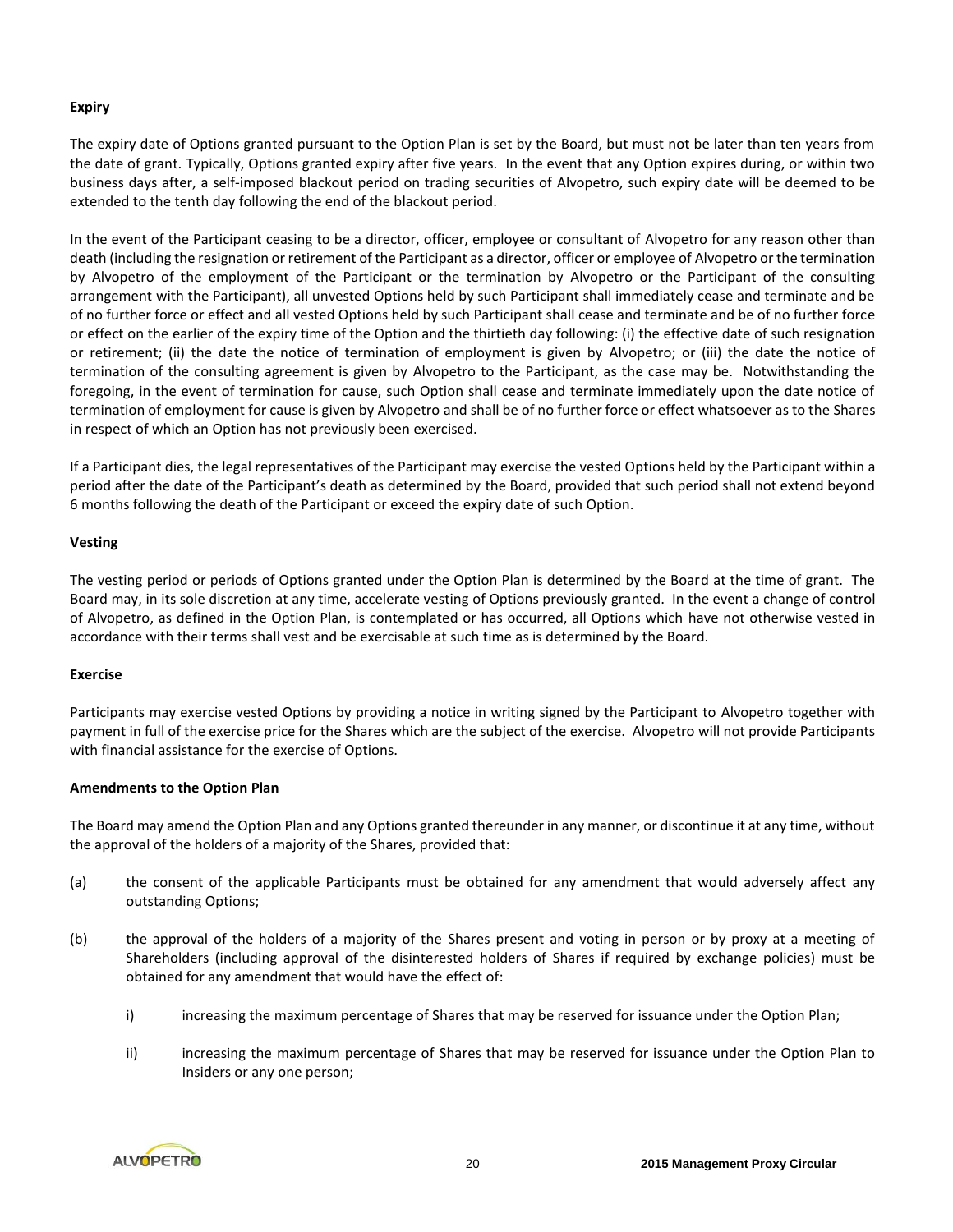- iii) increasing the maximum percentage of Shares that may be issued under the Option Plan within any one year period to Insiders, Consultants or individuals conducting Investor Relations Activities;
- iv) changing the amendment provisions of the Option Plan;
- v) changing the terms of any Options held by Insiders;
- vi) reducing the exercise price of any outstanding Options held by Insiders (including the reissue of an Option within 90 days of cancellation which constitutes a reduction in the exercise price);
- vii) amending the definition of Participants to expand the categories of individuals eligible for participation in the Option Plan;
- viii) extending the expiry date of an outstanding Option or amending the Option Plan to allow for the grant of an Option with an expiry date of more than ten years from the grant date; or
- ix) amending the Option Plan to permit the transferability of Options, except to permit a transfer to a family member, an entity controlled by the Participant or a family member, a charity or for estate planning or estate settlement purposes.

# **Adjustments**

The Option Plan provides that appropriate adjustments in the number of Sharessubject to the Option Plan, the number of Shares optioned and the exercise price shall be made by the Board to give effect to adjustments in the number of Shares resulting from subdivisions, consolidations or reclassifications of the Shares, the payment of stock dividends by Alvopetro (other than dividends in the ordinary course) or other relevant changes in the authorized or issued capital of Alvopetro.

If a Participant elects to exercise an Option following the merger or consolidation of Alvopetro with any other corporation, whether by amalgamation, plan of arrangement or otherwise, the Participant shall be entitled to receive, and shall accept, in lieu of the number of Shares to which the Participant was theretofore entitled upon such exercise, either, at the discretion of the Board the kind and amount of shares and other securities or property which such Participant could have been entitled to receive as a result of such merger or consolidation if, on the effective date thereof, the Participant had been the registered holder of the number of Shares to which the Participant was theretofore entitled to purchase upon exercise.

# **GOVERNANCE**

# **General**

While the Board has delegated the responsibility for day-to-day management of the Corporation to management, the Board has implicitly and explicitly acknowledged its responsibility for the stewardship of the Corporation, including the responsibility for:

- (a) approving and monitoring the Corporation's strategic planning through a regular reporting and review process;
- (b) the identification of the principal risks of the Corporation's business and ensuring the implementation of appropriate systems to manage these risks;
- (c) the appointment of the senior executive officers and succession planning; and
- (d) ensuring timely and accurate communications to shareholders of financial and other matters in accordance with applicable laws.

At the Corporation's expense, individual directors may engage outside advisors on any matter, when it considers it necessary or desirable. The Board or any committee of the Board has the sole authority to retain and terminate any such advisors, including sole authority to review an advisor's fees and other retention terms.

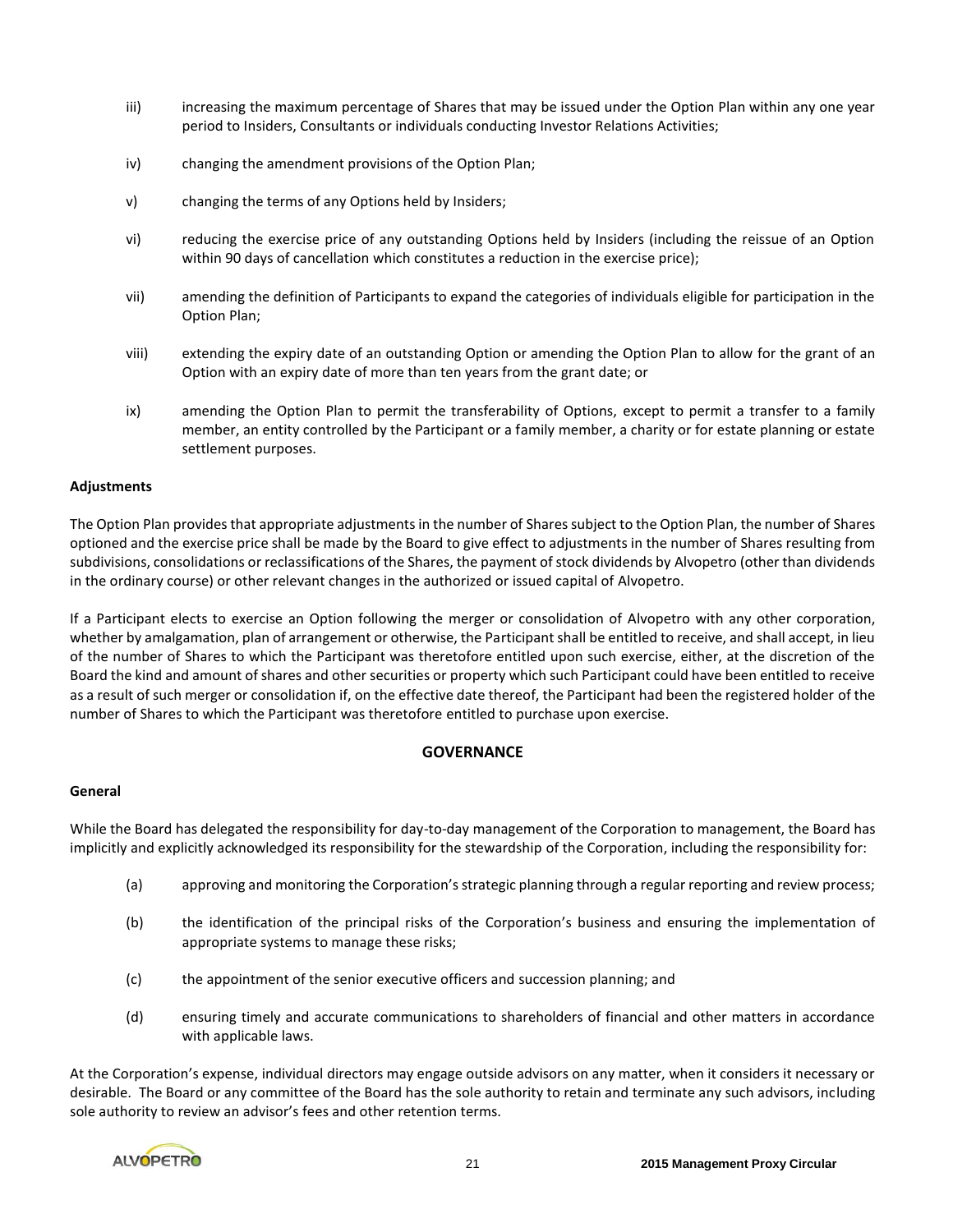# **Majority Voting Policy**

Shareholders should note that the form of proxy or voting instruction form allows for voting for individual directors rather than for directors as a slate. In addition, the Board adopted a Majority Voting Policy effective April 22, 2014, pursuant to which, in an uncontested election of directors, a director who receives more "withhold" votes than "for" votes at the annual meeting of Shareholders will tender his or her resignation to the Chair of the Board, to be effective upon acceptance by the Board. The Board will expeditiously consider the director's offer to resign and determine whether or not to accept the offer. The Board will make its decision and announce it in a news release within 90 days following the annual meeting, including the reasons for its decision. A director who tenders a resignation pursuant to this policy will not participate in any meeting of the Board at which the resignation is considered. We expect that any such resignation will be accepted by the Board unless special circumstances exist that warrant the resigning director continuing to serve on the Board. For this reason, unless such special circumstances exist, a withhold vote in respect of a director is equivalent to voting against the election of such director.

#### **Mandate of the Board**

The Board and each of its Committees have written mandates. Refer to Schedule "A" of this Information Circular for the full text of the mandate of the Board. The Board has the responsibility to oversee the conduct of the business of the Corporation and has delegated the responsibility for the day-to-day conduct of the business to the President and Chief Executive Officer and other members of management, subject to compliance with plans and objectives that may be approved from time to time by the Board.

# **Composition of the Board**

The Board is currently comprised of six members, a majority (five) of whom are considered independent. Messrs. Fraser, Ytreland, McKinnon, Wright (Chairman of the Board) and Talakshi are independent directors.

Mr. Ruttan is not considered an independent director as he would be considered to have a "material relationship", as defined in National Instrument 52-110 - *Audit Committees* ("NI 52-110"), with the Corporation as Mr. Ruttan is the current President and Chief Executive Officer of Alvopetro.

#### **Board Meetings**

The Board is scheduled to meet at least quarterly, with additional meetings held as appropriate or required. The Board will also meet as necessary to consider specific developments or opportunities as they arise. Where appropriate, key management personnel and professional advisors are invited to attend meetings to speak to these issues.

While the Board does not hold regularly scheduled meetings comprised solely of independent directors, a portion of each Board meeting consists of an *in camera* session of the independent directors, where members of management of the Corporation are not in attendance.

In addition, the Board holds a one day dedicated Board Strategy Session each year to ensure alignment and to facilitate clear communication between the Board and senior management with respect to our corporate strategy. Discussions also occur at our regularly scheduled Board meetings throughout the year to update the corporate strategy and to address and prioritize developments, opportunities, and issues that arise during the year.

In 2014, the Board held five (5) meetings, at which all directors were present. In 2014, the Audit Committee of the Board of Directors held four (4) meetings, at which all committee members were present. In 2014, the Reserves Committee and the Compensation Committee of the Board each held one (1) meeting, at which all committee members were present.

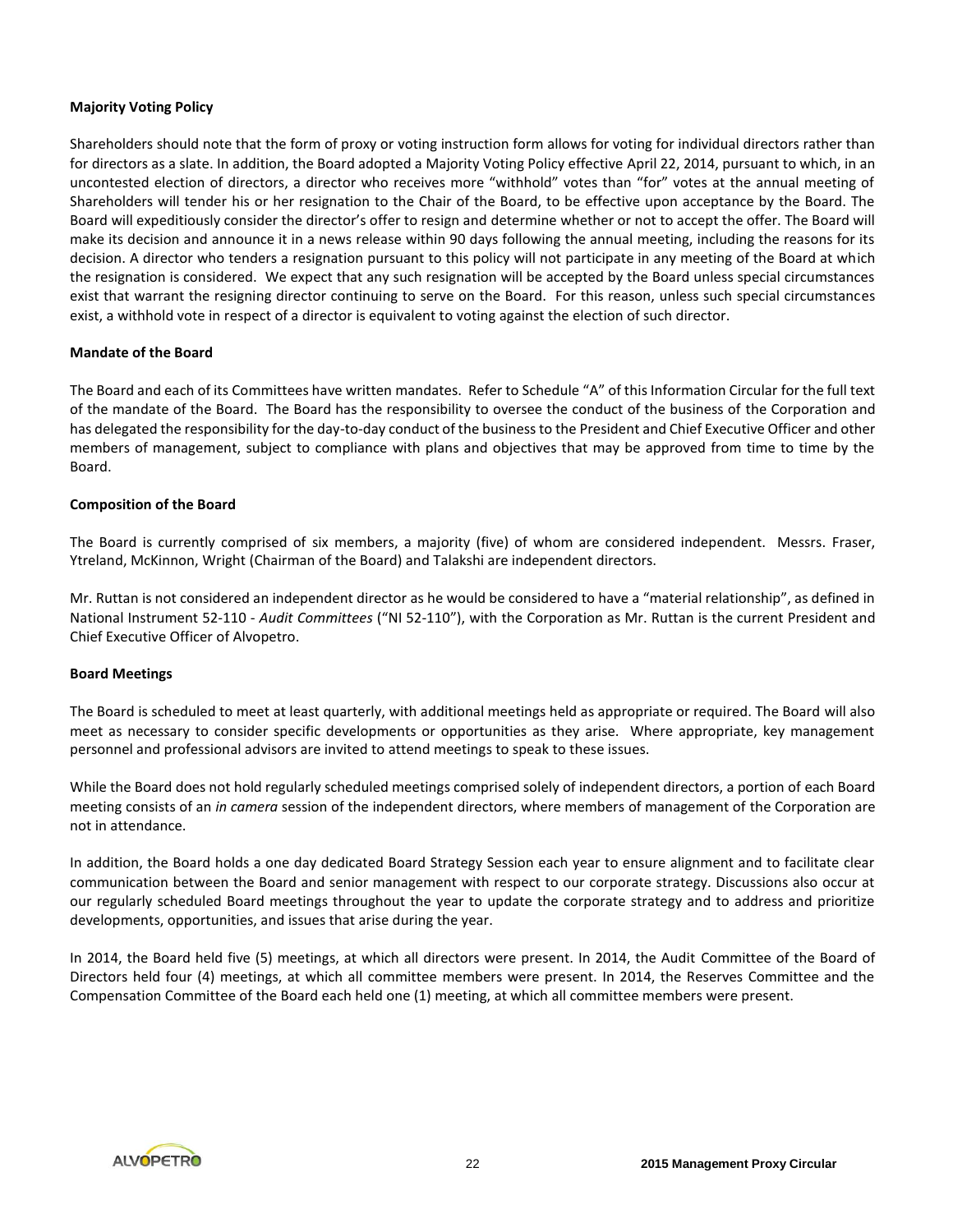# **Members of the Alvopetro Board who are Directors of Other Reporting Issuers**

The following table sets forth the Board members' directorship of other reporting issuers.

| <b>Director</b>     | <b>Other Public Company Directorships</b> |
|---------------------|-------------------------------------------|
| Geir Ytreland       | ----                                      |
| Kenneth R. McKinnon | Lightstream Resources Ltd.                |
|                     | Touchstone Exploration Inc.               |
| Corey C. Ruttan     | Lightstream Resources Ltd.                |
|                     | Touchstone Exploration Inc.               |
| Firoz Talakshi      | ----                                      |
| John D. Wright      | Lightstream Resources Ltd.                |
|                     | Hawk Exploration Ltd.                     |
|                     | Touchstone Exploration Inc.               |
|                     | Spyglass Resources Corp.                  |
| Roderick L. Fraser  | ----                                      |

## **Committees of the Board**

The Board has three (3) committees: the Audit Committee, the Reserves Committee and the Compensation Committee. All of the committees of the Board operate under written mandates. The Board may also form independent or special committees from time to time to evaluate certain transactions.

The primary function of the Audit Committee is to assist the Board in fulfilling its responsibilities by reviewing: the financial reports and other financial information provided by Alvopetro to any regulatory body or the public; the Corporation's systems of internal controls regarding preparation of those financial statements and related disclosures that management and the Board have established; and the Corporation's auditing, accounting and financial reporting processes generally.

The purpose of the Compensation Committee is to assist the Board in fulfilling its responsibility by reviewing, evaluating and determining matters relating to compensation of the directors, officers and employees of the Corporation.

The primary function of the Reserves Committee is to assist the Board in the selection, engagement and instruction of an independent reserves evaluator for the Corporation, ensuring there is a process in place to provide all relevant reserves data to the independent reserves evaluator and monitoring and reviewing the preparation of the independent reserves evaluation of the Corporation.

#### **Position Descriptions**

The Board has adopted formal written position descriptions for each of the President and Chief Executive Officer and the Chairman of the Board, which sets out the duties and responsibilities of such positions. The Chair of each Committee of the Board is charged with leading and assessing each committee to ensure it fulfills its mandate.

#### **Orientation and Continuing Education**

The Board provides an informal orientation program for all new directors. New members of the Board are provided with background information about the Corporation's business, current issues and corporate strategy. New members of the Board also receive a copy of the Corporation's Vision and Values statement, the Disclosure, Trading and Confidentiality Policy, and all policies of the Corporation. In addition, all directors, both current and new, are encouraged to attend, at the expense of the Corporation, applicable educational programs so as to ensure that they are familiar with aspects of the Corporation's operations and assets. Educational programs are also provided for directors on an 'as requested' basis. As well, any Board member has unrestricted direct access to any member of senior management and their staff at any time.

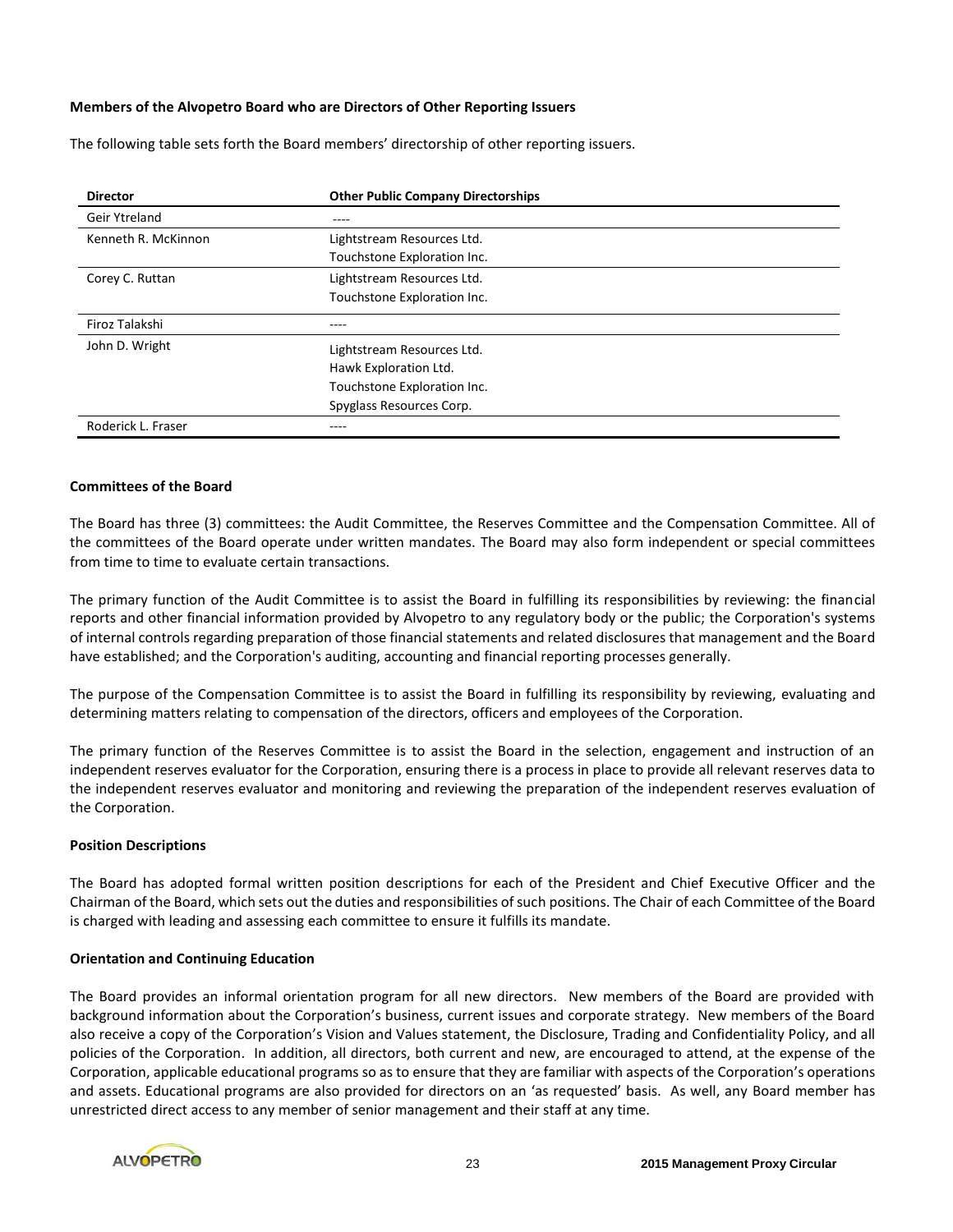The Board believes that these procedures are practical and effective in light of the Corporation's particular circumstances, including the size of the Board, the size of the Corporation, the nature and scope of the Corporation's business and operations and the experience and expertise of Board members.

# **Code of Ethics and Policies**

The Corporation has in place a written Vision and Values statement, which outlines the Corporation's commitment to safety, shareholder value, its employees, the environment and integrity. Management of the Corporation and the Board are of the view that the Vision and Values statement encourages and promotes a culture of ethical business conduct within the Corporation. A copy of the Vision and Values statement can be obtained free of charge by writing to the Chief Financial Officer of the Corporation.

The Board has adopted an extensive Disclosure, Confidentiality and Trading Policy to which all its directors, officers, employees and consultants are subject. This policy encourages ethical conduct in that it reflects the importance of confidentiality in respect of the Corporation's activities and restricts trading in the securities of the Corporation at times when individuals may be in possession of material non-public information. In addition, Disclosure Policy covers the timely reporting of material information in accordance with applicable laws and rules. Our Disclosure Policy is administered by senior officers who are responsible for reviewing material public disclosures.

Alvopetro has a Whistleblower Policy to permit employees to anonymously report concerns regarding compliance with corporate policies and applicable laws, as well as any concerns regarding auditing, internal control and accounting matters. These procedures are designed to ensure that employees' reports are treated as confidential.

In addition, the Corporation has a formal anti-corruption training program and requires all employees and directors to complete an annual certification each year with respect to anti-corruption policies and all of the policies of the Corporation. Compliance with the Corporation's various policies is monitored by management of the Corporation, with reports to the Board, if necessary.

Management prepares informational memos that are distributed to all staff members on topics that are relevant to Alvopetro and the applicable legislation under which we operate. In light of the foregoing, the Corporation has not adopted a formal written code of ethics, however may do so in future.

Board members must disclose any potential conflicts of interest in respect of matters addressed at Board meetings. Each member of the Board must disclose all actual or potential conflicts of interest and refrain from voting on matters in which such Director has a conflict of interest.

#### **Nomination of Board Members**

The Board retains overall responsibility to identify and recommend suitable candidates for nomination for election as directors of the Corporation and consider the competencies and skills the Board, as a whole, should possess.

#### **Board Assessments**

The Board annually reviews the effectiveness of the Board, its committees, and the contributions of individual Board members. These annual formal assessments are conducted through a written evaluation of the Board completed by each Board member and an individual written self-assessment completed by each Board member. The objective of the assessments are to ensure the continued effectiveness of the Board in the execution of its responsibilities and to contribute to a process of continuing improvement. The assessments consider, in the case of the Board or a committee, the applicable mandate, and the competencies and skills each individual Director is expected to bring to the Board and the Committees on which they are members of. The Corporation does not have a formal retirement policy for directors.

#### **INDEBTEDNESS OF DIRECTORS AND SENIOR OFFICERS**

No director, executive officer or proposed nominee for election as a director, nor any of their associates, is or has been at any time since the beginning of the most recently completed financial year of the Corporation, indebted to the Corporation or any

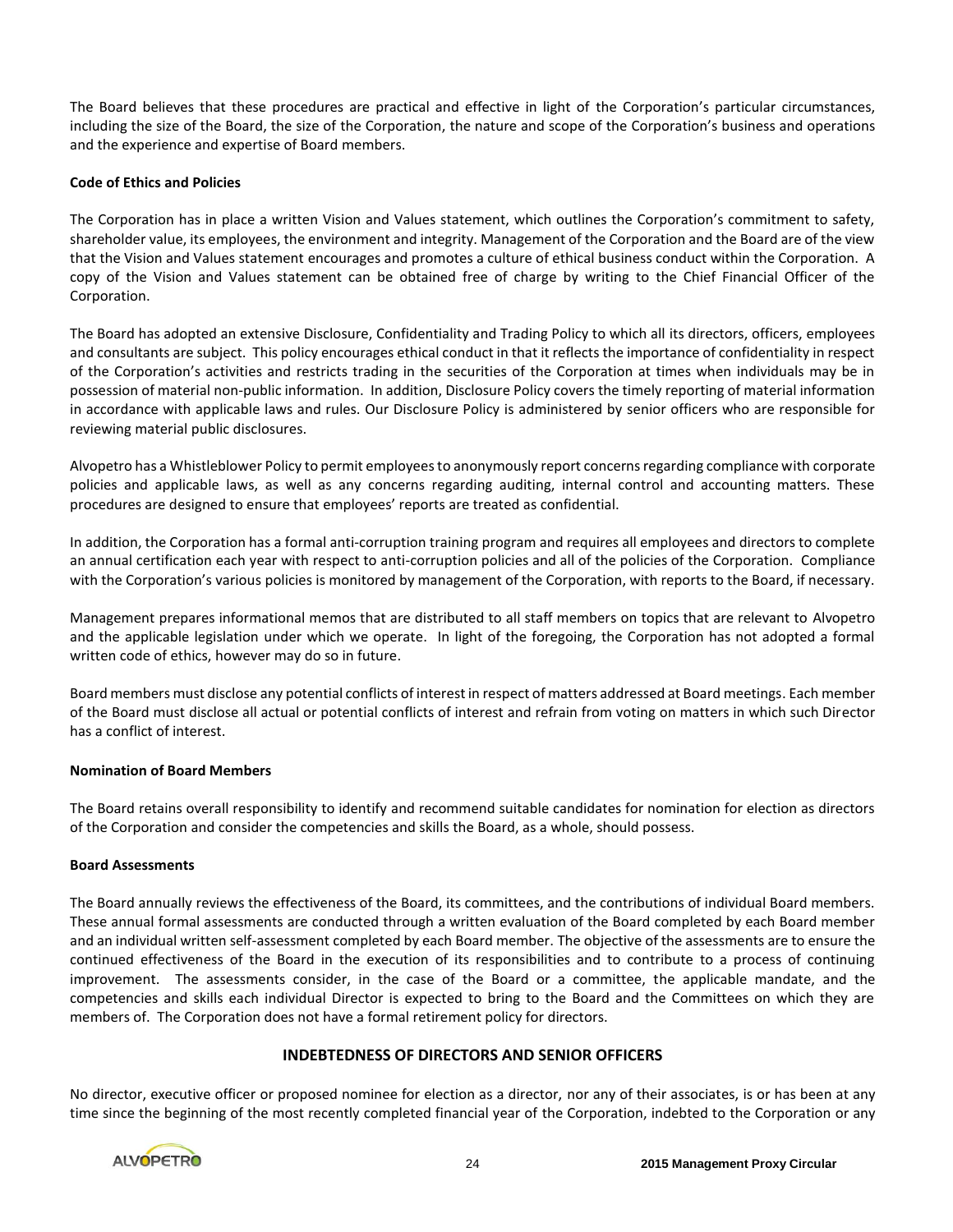of its subsidiaries, nor is, or at any time since the beginning of the most recently completed financial year of the Corporation has, any indebtedness of any such person been the subject of a guarantee, support agreement, letter of credit or other similar arrangement or understanding provided by the Corporation or any of its subsidiaries.

# **INTEREST OF INFORMED PERSONS IN MATERIAL TRANSACTIONS**

For the purposes of this Information Circular, an "informed person" means (i) a director or officer of the Corporation, (ii) a director or officer of a person or company that is itself an informed person, or (iii) any person or company who beneficially owns, directly or indirectly, and/or exercises control or direction over voting securities of the Corporation carrying more than 10% of the voting rights attaching to all outstanding voting securities of the Corporation.

To the knowledge of management of the Corporation, since the beginning of the financial year ended December 31, 2014, no informed person of the Corporation, nominee for director of the Corporation, nor any affiliate or associate of any informed person or nominee for director, had any material interest, direct or indirect, in any transaction or proposed transaction which has materially affected or would materially affect the Corporation.

# **ADDITIONAL INFORMATION CONCERNING THE AUDIT COMMITTEE**

Reference is made to the Corporation's Annual Information Form ("AIF") dated April 20, 2015, which information is hereby incorporated by reference. The AIF can be found on SEDAR at www.sedar.com or on the Corporation's website at www.alvopetro.com.

# **ADDITIONAL INFORMATION**

Additional information relating to the Corporation is available on SEDAR at www.sedar.com. Financial information is provided in the Corporation's financial statements and MD&A for its most recently completed financial year. Copies of the documents incorporated herein by reference may be obtained on SEDAR or on request without charge from the Chief Financial Officer of the Corporation by submitting a request to the Corporation by telephone at 587.794.4224, by email: *info@alvopetro.com*, or by mail to Alvopetro Energy Ltd., Suite 1175, 332-6<sup>th</sup> Avenue SW, Calgary, Alberta, T2P 0B2, Attention: Chief Financial Officer.

# **OTHER MATTERS**

Our management knows of no amendment, variation or other matter to come before the Meeting other than the matters referred to in the Notice of Annual General Meeting. However, if any other matter properly comes before the Meeting, the accompanying proxy will be voted on such matter in accordance with the best judgment of the person voting the proxy.

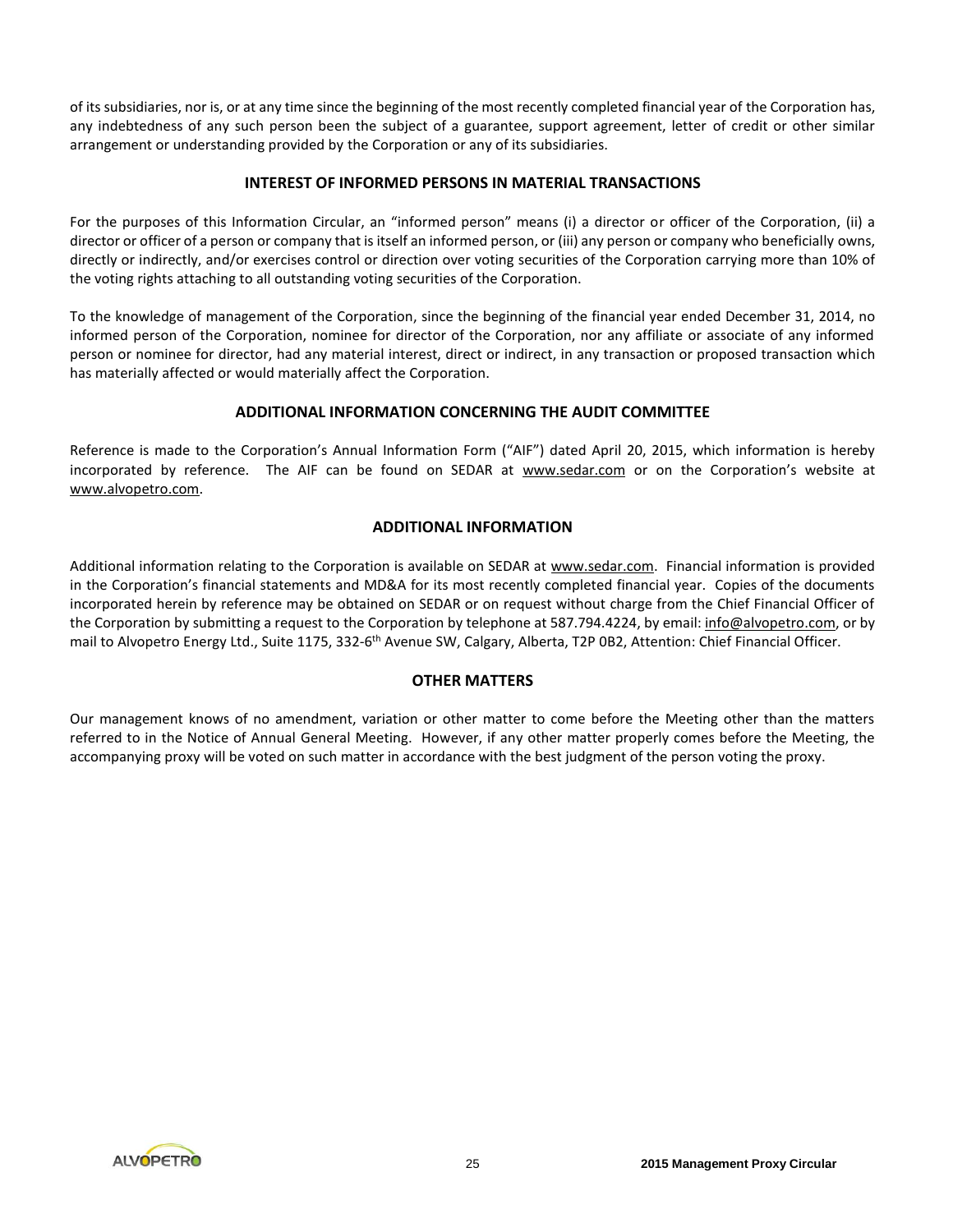# **SCHEDULE "A"**

# **MANDATE OF THE BOARD OF DIRECTORS**

This mandate defines the role of the Board of Directors of the Corporation. The fundamental responsibilities of the Board of Directors of Alvopetro Energy Ltd. (the "Corporation") are to: (i) appoint and oversee a competent executive team to manage the business of the Corporation, with a view to maximizing shareholder value, (ii) identify and understand the risks associated with the business of the Corporation and (iii) ensure corporate conduct in an ethical and legal manner via an appropriate system of corporate governance, disclosure processes and internal controls. The following are the key guidelines governing how the Board will operate to carry out its duties.

# **1. Duty of Oversight**

The Board is responsible for overseeing and supervising management's conduct of the business of the Corporation to ensure that such business is being conducted in the best interests of the Corporation and its shareholders.

#### **2. Formulation of Corporate Strategy**

Management is responsible for the development of an overall corporate strategy to be presented to the Board. The Board shall ensure there is a formal strategic planning process in place and shall review and, if it sees fit, endorse the corporate strategy presented by management. The Board shall monitor the implementation and execution of the corporate strategy.

# **3. Principal Risks**

The Board should have a continuing understanding of the principal risks associated with the business of the Corporation. It is the responsibility of management to ensure that the Board and its committees are kept well informed of changing risks. The principle mechanisms through which the Board reviews risks are the Audit Committee and the Reserves Committee and the strategic planning process. It is important that the Board understands and supports the key risk decisions of management.

#### **4. Internal Controls and Communication Systems**

The Board ensures that sufficient internal controls and communication systems are in place to allow it to conclude that management is discharging its responsibilities with a high degree of integrity and effectiveness. The confidence of the Board in the ability and integrity of management is the paramount control mechanism.

#### **5. Financial Reporting, Operational Reporting and Review**

The Board ensures that processes are in place to address applicable regulatory, corporate, securities and other compliance matters, including applicable certification requirements regarding the financial, operational and other disclosure of the Corporation.

The Board reviews and approves the financial statements, related MD&A and reserves evaluations of the Corporation.

The Board reviews annual operating and capital plans and reviews and considers all amendments or departures proposed by management from established strategy, capital and operating plans or matters of policy which diverge from the ordinary course of business.

The Board reviews operating and financial performance results relative to established strategy, budgets and objectives.

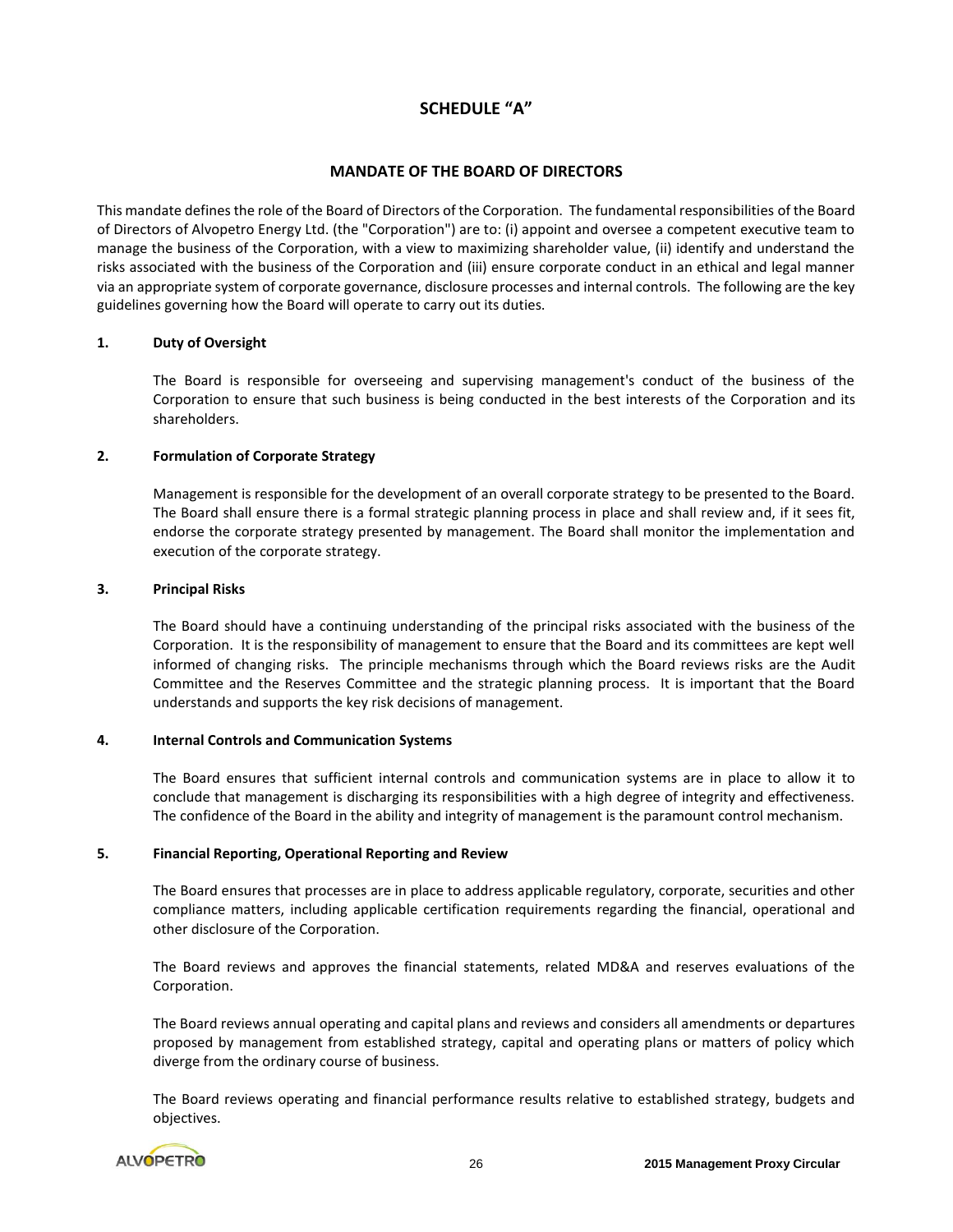#### **6. Succession Planning and Management Development**

The Board considers succession planning and management recruitment and development. The Chief Executive Officer and the Compensation Committee shall periodically review succession planning and management recruitment and development.

# **7. Disclosure and Communication Policy**

The Corporation has adopted a policy governing disclosure and communication concerning the affairs of the Corporation. Housekeeping and non-material amendments to the Policy may be made by the Disclosure Committee. Significant changes to the Disclosure and Communication Policy shall be reviewed by the Board.

# **8. The Chair of the Board**

The Board shall appoint a Chair from among its members. The role of the Chair is to act as the leader of the Board, to manage and co-ordinate the activities of the Board and to oversee execution by the Board of this written mandate.

# **9. Committees**

The Board may appoint such committees as it sees fit. Each committee operates according to the mandate for such committee approved by the Board and outlining its duties and responsibilities and the limits of authority delegated to it by the Board. The Board reviews and re-assesses the adequacy of the mandate of each committee on a regular basis and, with respect to the Audit Committee, at least once a year.

# **10. Committee Chairs and Committee Members**

The Chair shall propose the leadership and membership of each committee. In preparing recommendations, the Chair will take into account the preferences, skills and experience of each director. Committee Chairs and members are appointed by the Board at the first Board meeting after the annual shareholder meeting or as needed to fill vacancies during the year.

Each committee's meeting schedule will be determined by its Chair and members based on the committee's work plan and mandate. The committee Chair will develop the agenda for each committee meeting. Each committee will report in a timely manner to the Board on the results of its meetings.

# **11. Board Meetings, Agendas and Notice**

The Board will meet a minimum of 4 times per year.

The Chair, in consultation with the Chief Executive Officer, the Chief Financial Officer and the VP Legal and Corporate, will develop the agenda for each Board meeting. Under normal circumstances, management will use its best effort to distribute the agenda and related materials to directors not less than two business days before the meeting. All directors are free to suggest additions to the agenda.

Notice of the time and place of every meeting may be given orally, or in writing, or by e-mail to each member of the Committee at least two business days prior to the time fixed for such meeting. A member may in any manner waive notice of the meeting. Attendance of a member at a meeting shall constitute waiver of notice of the meeting except where a member attends a meeting for the express purpose of objecting to the transaction of any business on the grounds that the meeting was not lawfully called.

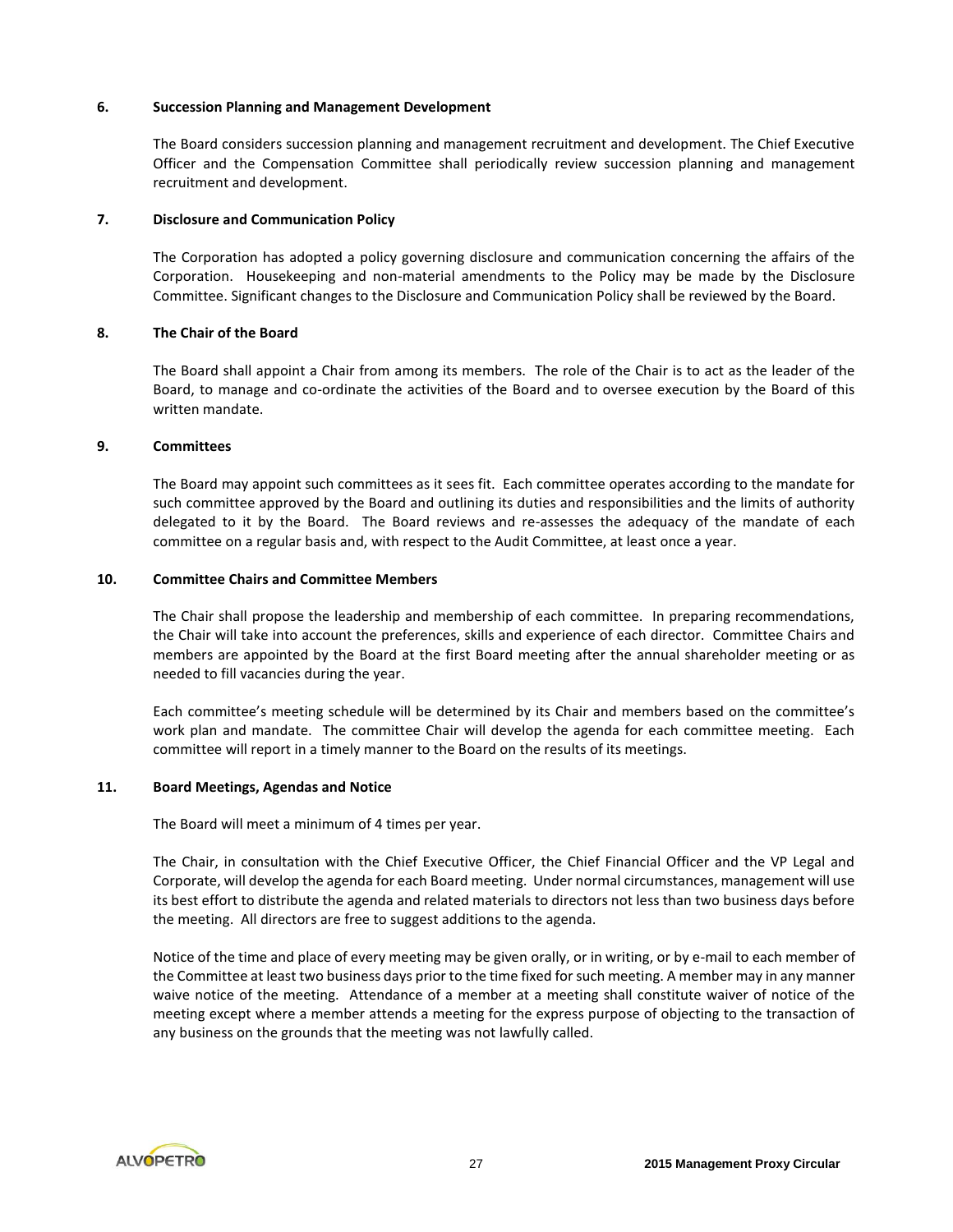# **12. Information for Board Meetings**

Material distributed to the directors in advance of Board meetings should be concise, yet complete, and prepared in a way that focuses attention on critical issues to be considered. Reports may be presented during Board meetings by directors, management or staff, or by invited outside advisors. Presentations on specific subjects at Board meetings should briefly summarize the material sent to directors, so as to maximize the time available for discussion on questions regarding the material.

It is recognized that under some circumstances, due to the confidential nature of matters to be discussed at a meeting, it would not be prudent or appropriate to distribute written material in advance.

#### **13. Non-Directors at Board Meetings**

The Board appreciates the value of having management team members attend Board meetings to provide information and opinions to assist the directors in their deliberations. The Board, through the Chair, can determine management attendees at Board meetings.

# **14. Board Relations with Management**

Board policies and guidelines are issued to management for their adherence. Directors may direct questions or concerns on management performance to the Chair, to the President and Chief Executive Officer or through Board and committee meetings. While the Board establishes limits of authority delegated to management, directors must respect the organizational structure of management. A director has no authority to direct any staff member.

#### **15. New Director Orientation**

New directors will be provided with an orientation which will include written information about the duties and obligations of directors and the business and operations of the Corporation, documents from recent Board meetings and opportunities for meetings and discussion with senior management and other directors.

# **16. Assessing the Board's Performance**

The Board is responsible for annually assessing its overall performance and that of its committees. The objective of this review is to contribute to a process of continuous improvement in the Board's execution of its responsibilities. The review should identify any areas where the directors or management believe that the Board could make a better collective contribution to overseeing the affairs of the Corporation.

#### **17. Board Compensation**

The Compensation Committee will review director compensation in accordance with the mandate of the Compensation Committee and will make changes in compensation to the Board when warranted and in light of the responsibilities and risks involved in being a director.

# **18. Annual Evaluation of the President and Chief Executive Officer – Compensation Committee**

The Compensation Committee will conduct an annual performance review of President and Chief Executive Officer in accordance with the mandate of the Compensation Committee. The results of this performance review will be communicated to the President and Chief Executive Officer by the Chair of the Compensation Committee.

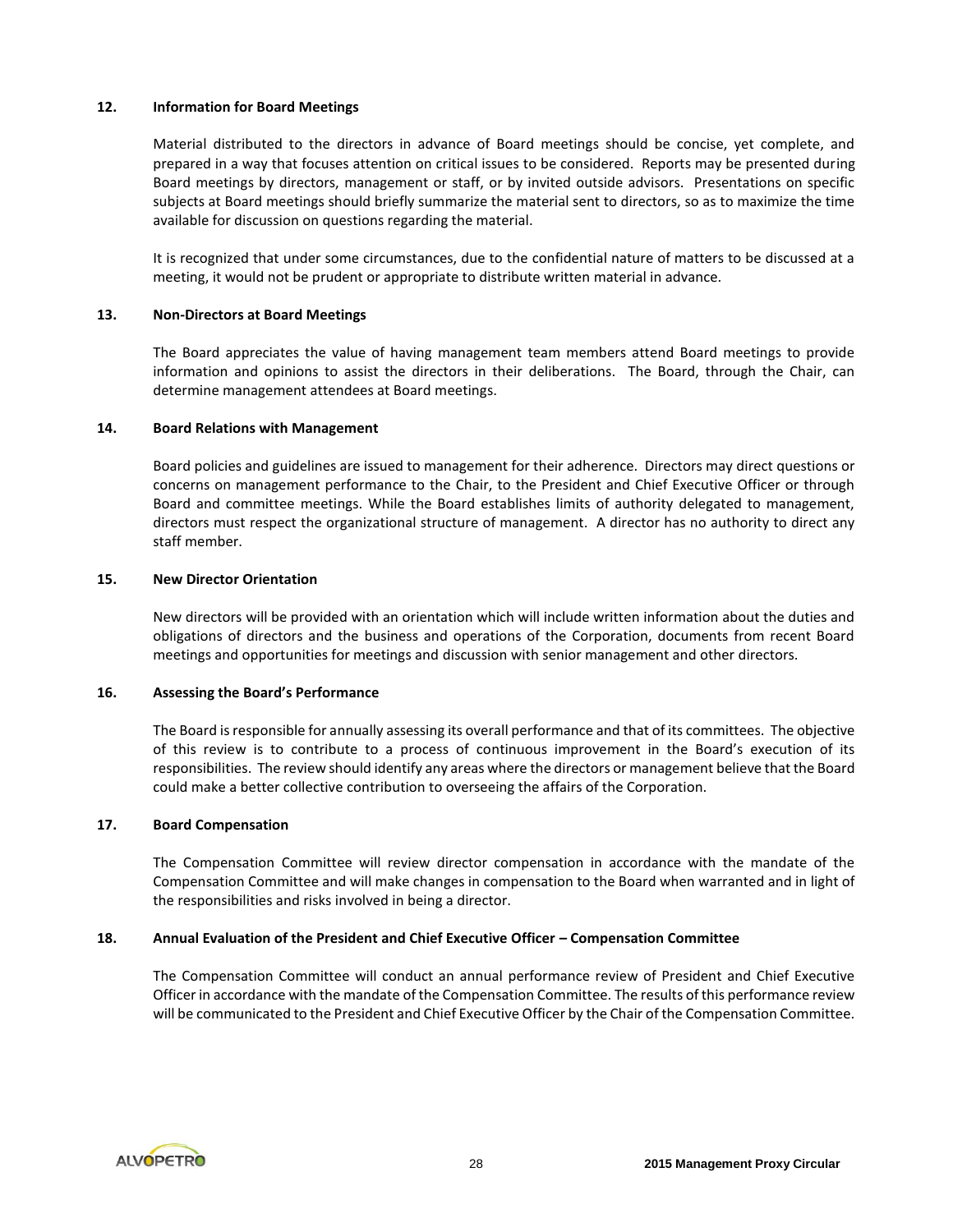# **19. Outside Advisors for Individual Directors**

Occasionally, a director may need the services of an advisor to assist with matters involving responsibilities as a director. A director who wishes to engage an outside advisor at the expense of the Corporation may do so with the authorization of the Chair of the Board.

# **20. Conflict of Interest**

- (a) Directors have a duty to act honestly and in good faith with a view to the best interests of the Corporation and to exercise the care, diligence and skill a reasonably prudent person would exercise in comparable circumstances.
- (b) Directors shall not allow personal interests to conflict with their duties to the Corporation and shall avoid and refrain from involvement in situations of conflict of interest.
- (c) A director shall disclose promptly any circumstances such as an office, property, a duty or an interest, which might create a conflict with that director's duty to the Corporation.
- (d) A director shall disclose promptly any interest that director may have in an existing or proposed contract or transaction of or with the Corporation.
- (e) The disclosures contemplated in paragraphs (c) & (d) above shall be immediate if the perception of a possible conflict of interest arises during a meeting of the Board or any committee of the Board, or if the perception of a possible conflict arises at another time then the disclosure shall occur at the first Board meeting after the director becomes aware of the potential conflict of interest.
- (f) A director's disclosure to the Board shall disclose the full nature and extent of that director's interest either in writing or by having the interest entered in the minutes of the meeting of the Board.
- (g) A director with a conflict of interest or who is capable of being perceived as being in conflict of interest vis a vis the Corporation shall abstain from discussion and voting by the Board or committee of the Board on any motion to recommend or approve the relevant contract of transaction unless the contract or transaction is an arrangement by way of security for obligations undertaken by the director for the benefit of the Corporation or one relating primarily to the director's remuneration or benefits. If the conflict of interest is obvious and direct, the director shall withdraw while the item is being considered.
- (h) Without limiting the generality of "conflict of interest" it shall be deemed a conflict of interest if a director, a director's relative, a member of the director's household in which any relative or member of the household is involved has a direct or indirect financial interest in, or obligation to, or a party to a proposed or existing contract or transaction with the Corporation.
- (i) Directors shall not use information obtained as a result of acting as a director for personal benefit or for the benefit of others.
- (j) Directors shall maintain the confidentiality of all information and records obtained as a result of acting as a director.